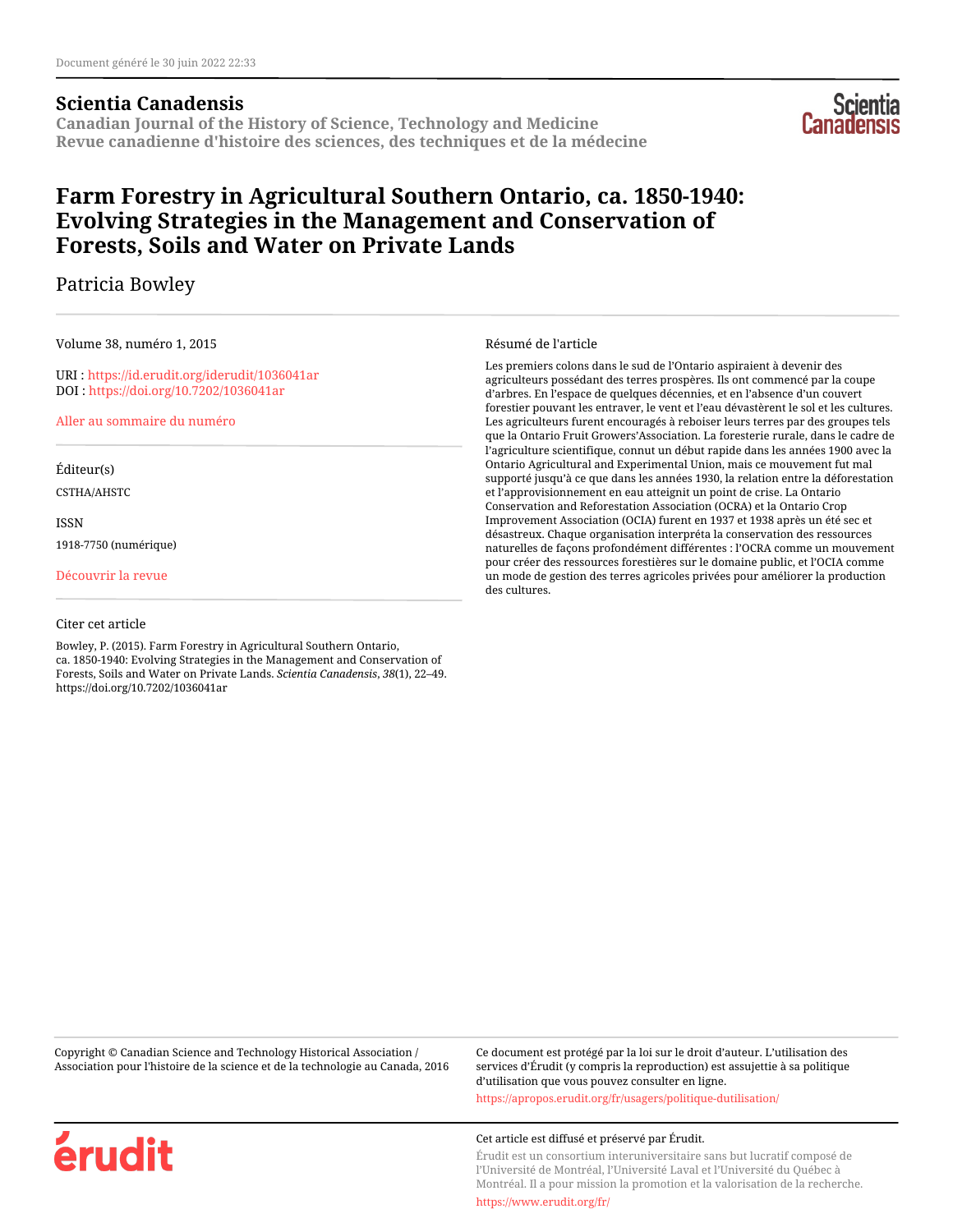# **Farm Forestry in Agricultural Southern Ontario, ca. 1850-1940: Evolving Strategies in the Management and Conservation of Forests, Soils and Water on Private Lands**

## Patricia Bowley

#### Independent Scholar

**Abstract:** Early settlers in southern Ontario aspired to become prosperous landowning farmers; they began by cutting trees. Within a few decades, wind and water, unimpeded by forest cover, devastated soil and crops. Farmers were encouraged by groups such as the Ontario Fruit Growers' Association to reforest some of their land. Farm forestry, as part of scientific agriculture, had a strong beginning in the early 1900s with the Ontario Agricultural and Experimental Union, but that movement was poorly supported until the 1930s, when the relationship between deforestation and water supplies reached a crisis. The Ontario Conservation and Reforestation Association (OCRA) and the Ontario Crop Improvement Association (OCIA) were created in agricultural southern Ontario in 1937-8 after a disastrously hot dry summer. Each organization interpreted the conservation of natural resources in profoundly different ways: the OCRA as a movement to create forest resources on public property, and the OCIA as management of privately-owned farmlands to improve crop production.

**Abstract :** Les premiers colons dans le sud de l'Ontario aspiraient à devenir des agriculteurs possédant des terres prospères. Ils ont commencé par la coupe d'arbres. En l'espace de quelques décennies, et en l'absence d'un couvert forestier pouvant les entraver, le vent et l'eau dévastèrent le sol et les cultures. Les agriculteurs furent encouragés à reboiser leurs terres par des groupes tels que l'association des producteurs de fruits de l'Ontario. La foresterie rurale, dans le cadre de l'agriculture scientifique, connut un début rapide dans les années 1900 avec l'union agricole et expérimentale de l'Ontario, mais ce mouvement fut mal supporté jusqu'à ce que dans les années 1930, la relation entre la déforestation et l'approvisionnement en eau atteignit un point de crise. L'association de conservation et reboisement de l'Ontario (OCRA) et l'association d'amélioration des cultures de l'Ontario (OCIA) furent en 1937 et 1938 après un été sec et désastreux. Chaque organisation interpréta la conservation des ressources naturelles de façons profondément différentes: l'OCRA comme un mouvement

*Scientia Canadensis* 38 (1) 2015: 22-49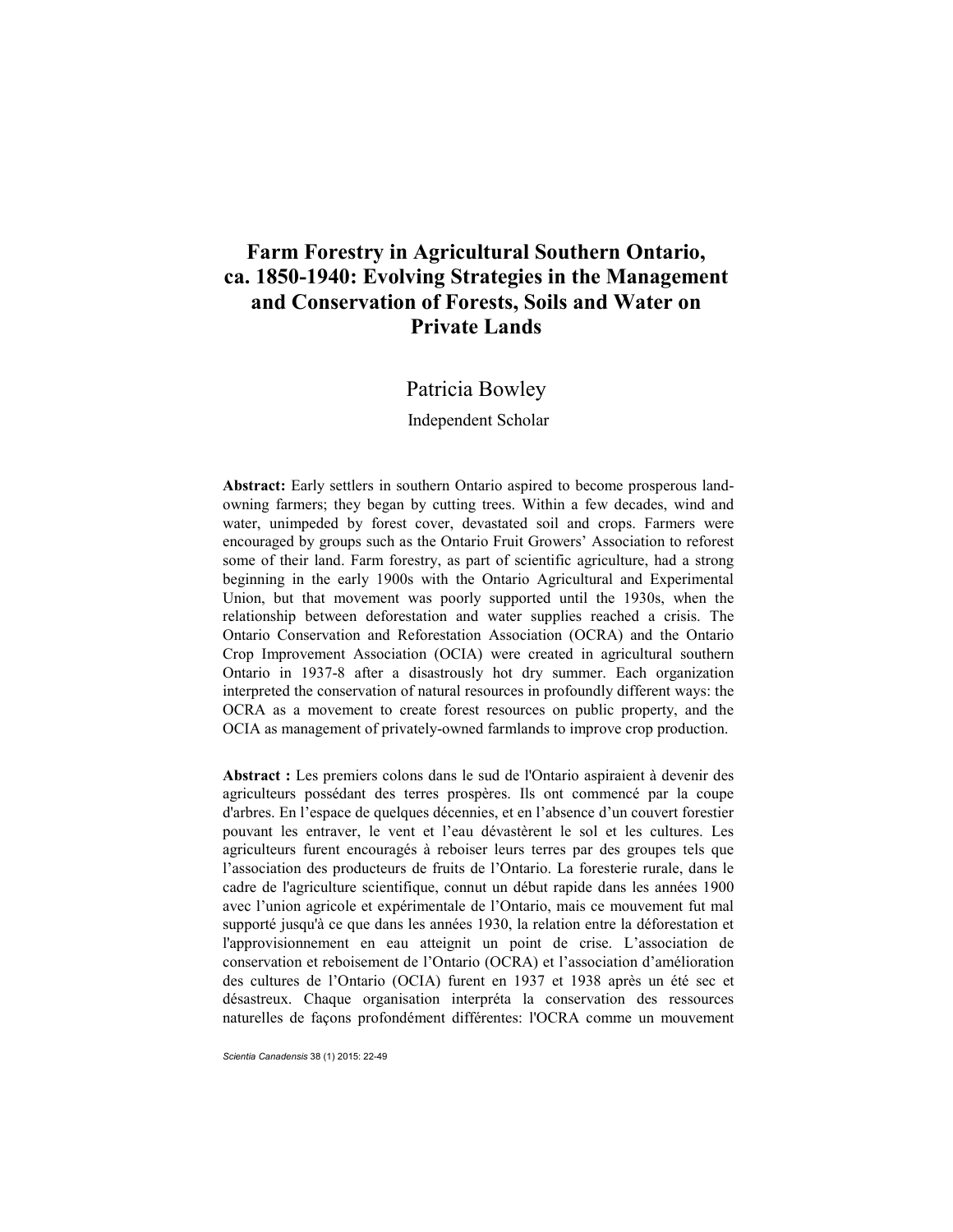pour créer des ressources forestières sur le domaine public, et l'OCIA comme un mode de gestion des terres agricoles privées pour améliorer la production des cultures.

#### **Introduction**

 $\overline{a}$ 

The history of forest management on farms in agricultural southern Ontario, sometimes referred to as Old Ontario, is deeply rooted in beliefs held by British immigrants who arrived with fervent hope for a prosperous future for themselves and their families, and a will to "possess and manipulate land"1 according to the rights and responsibilities granted them as private landowners. The influx of prospective farmers began in the late eighteenth century and continued until the third quarter of the nineteenth century. By this time, except for the north, also called New Ontario, and a few interior frontiers, farm-making in Ontario was essentially complete. Almost without exception, settlers had hastened to cut down as many trees as possible and change the landscape from native forest to improved field.<sup>2</sup>

The economic philosophy that privately-owned land was intrinsically valuable to a government to sustain progress and power, through occupation by individual landowners, was brought to bear on these new farmers who applied private initiatives to improving their holdings for self-provisioning (themselves, their families and livestock ) and, if surplus products were available for sale or trade, participation in commodity markets. Improved land was thus a source of private wealth and public stability in a region such as southern Ontario, where agriculture promised generous returns on investments of capital and labour. Historian Catharine Anne Wilson argues that the ownership of land was fundamental to nineteenth century liberalism: it implied a commitment to community and state, but it also confirmed a settler's right to manage property as he saw fit to support himself and his family.<sup>3</sup>

<sup>1</sup> John C. Weaver, *The Great Land Rush and the Making of the Modern World, 1650- 1900 (*Montreal & Kingston London Ithaca: McGill-Queen's University Press, 2006), 24.

<sup>2</sup> Landscape architect Owen Scott points out that Mennonites arriving in Waterloo county to make farms in the early 1800s took a different approach to deforestation, retaining forested areas for harvesting valuable specimens and also for activities such as maple sugaring. These were purely pragmatic; Mennonites were not romantic in their assessment of forest value. Owen R. Scott, "Utilizing History to establish Cultural and Physical Identity in the Landscape," *Landscape Planning* 6 (1979): 187.

<sup>3</sup> Catharine Anne Wilson, *Tenants in Time: Family Strategies, Land, and Liberalism in Upper Canada, 1799-1871* (Montreal & Kingston London Ithaca: McGill-Queen's University Press, 2009), 4-9.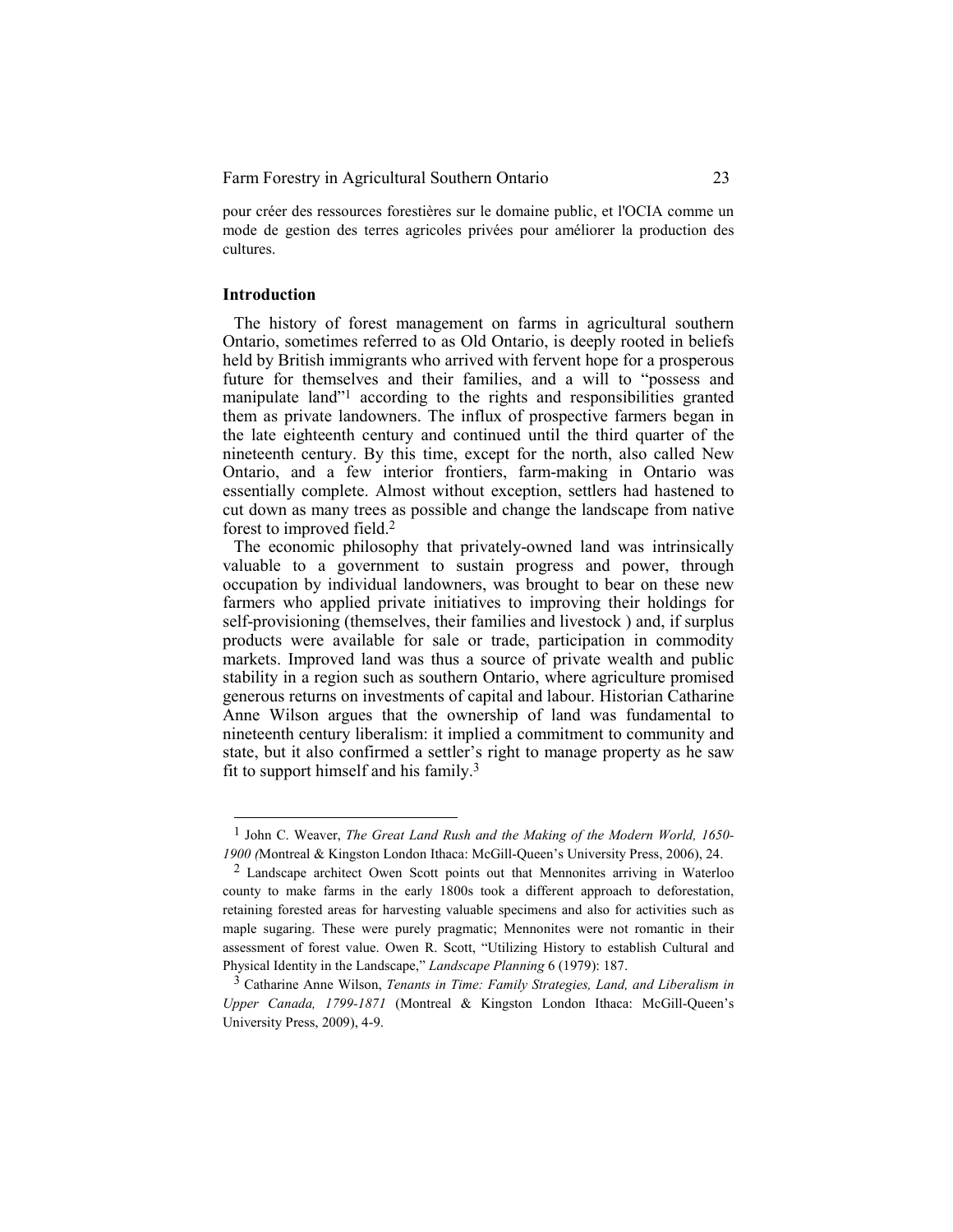The prosperous farms envisioned by officials and settlers in southern Ontario were only to be had by relentless hard work. Private property rights ensured that farm makers and farmers were able to take steps they deemed necessary, without bureaucratic intervention, to increase yields of food and feed in the short term.4 The long term was a different story, however; the removal of forests precipitated many unforeseen environmental problems which rendered the rural countryside inhospitable to agriculture, especially field crop production. Without trees, the annual flows of several extensive riversheds draining southern Ontario were disrupted, and alternating floods and droughts ensued. Wind blew away the soil, and blowing snow played havoc with crops and livestock. Nevertheless, decades passed before the situation became critical, and by the 1930s, farmers took serious action to reverse the damage done by deforestation.

In the 1930s, the intellectual concepts of an ecosystem, and the new science of ecology, were virtually unknown in agricultural southern Ontario.5 Neither did sustainable agriculture, a term which has gained currency in Canada only since the 1950s, exist formally as a philosophy of farming; agricultural environmentalist Rod MacRae argues that the sustainable agriculture movement was founded in Canada in the early 1950s with the formation of The Land Fellowship. The greatest emphasis of this movement was a dynamic soil ecosystem.6 During the 1930s and 1940s, O.M. McConkey, Professor of Field Husbandry and forage and grassland specialist at the Ontario Agricultural College (OAC), taught the value of hay and pasture crops for building up soil organic matter to increase soil fertility and stability over the long term. Agricultural science validated informal knowledge about soil management and land use that farmers had used and shared for generations.<sup>7</sup>

The contemporary conservation movement recognized the interdependence of humans and their environment, and contained the principles of ecology, or the interdependence of organisms, applied to a rural/agricultural ecosystem. Rural people, including farm families, participated in conservation activities, such as tree planting along

<sup>4</sup> Weaver, 11-45, 81-84.

<sup>5</sup> Anna Bramwell, *Ecology in the 20th Century: A History* (New Haven and London: Yale University press, 1989). Bramwell argues that the modern ecological movement emerged from economics and biology, and began primarily as a political movement in Europe in the late nineteenth century.

<sup>6</sup> Rod MacRae, "A History of Sustainable Agriculture", *Ecological Agriculture Projects*, http://eap.mcgill.ca/AASA\_1.htm. Accessed August 22, 2014.

<sup>7</sup> O.M. McConkey, *Conservation in Canada* (Toronto, Vancouver: Dent & Sons, 1952). In this book, written after he retired, McConkey connects conservation of soil, water, and other natural resources with agricultural practices around the world.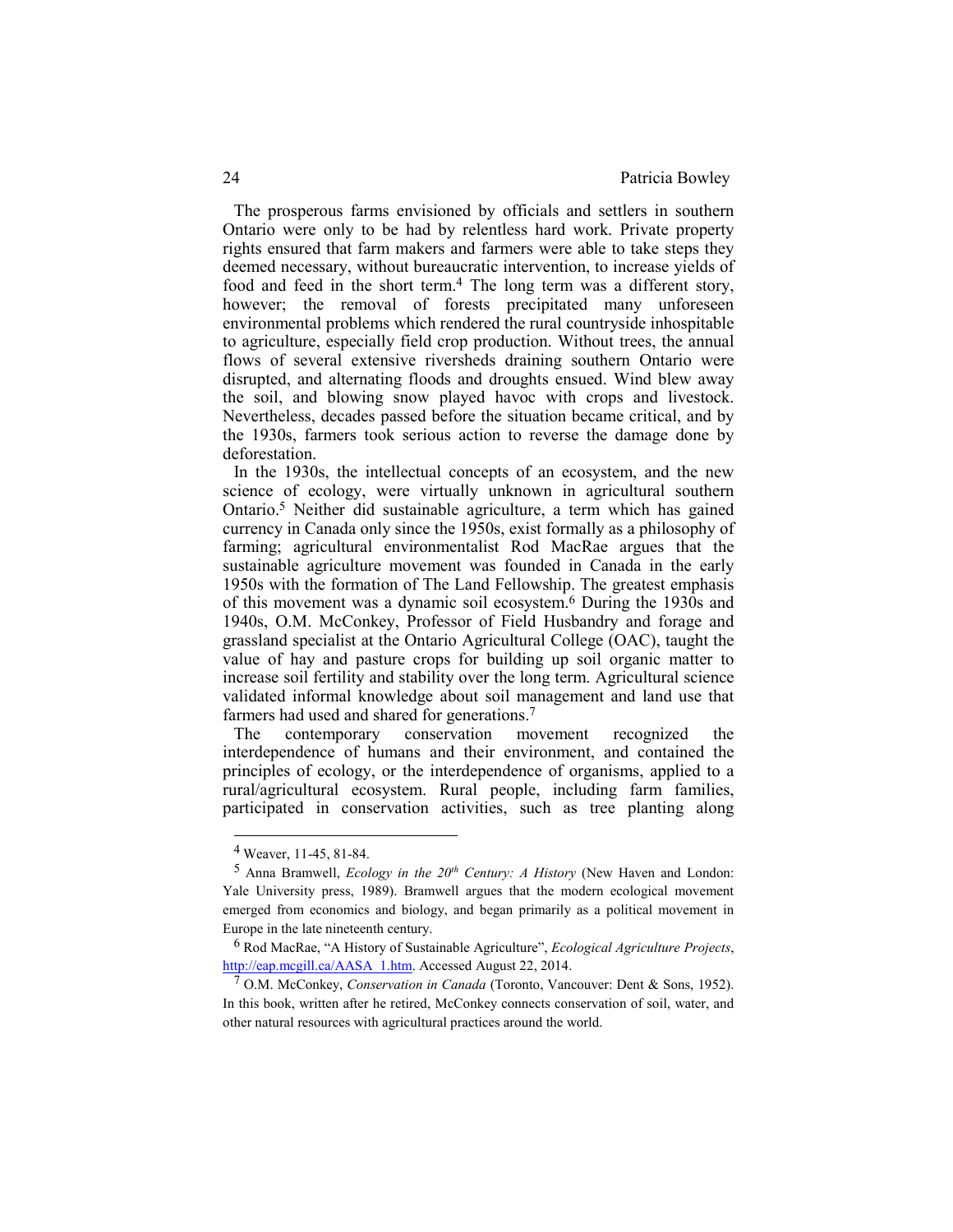roadways, but reforestation on private property was feasible as long as it could coexist with the business of crop production for family income and prosperity.

By looking at the words and actions of working farmers and rural leaders (including prominent farmers, politicians, agricultural scientists and foresters), I will argue that forest management on private property in southern Ontario was of limited interest until economic and environmental crises in the late 1920s to mid-1930s forced public and private landowners to organize remedial action for the comprehensive management of forests, soils, lands and water. In 1938, without controversy or drama, two separate groups were formed: the Ontario Crop Improvement Association (OCIA) and the Ontario Conservation and Reforestation Association (OCRA.) Despite a common awareness by these groups that an ecosystem approach to rural natural resource conservation was essential if damage caused by deforestation was to be reversed, a fundamental philosophy of private property ownership persisted as farmers applied science and experience to individual farm management.

## **Early agriculture in southern Ontario; a period of property possession and manipulation**

Southern Ontario is a region of diverse climate and geography; farmer settlers were an equally diverse group. For instance, geographer Kenneth Kelly, whose wide-ranging research on changing attitudes of settlers to features of the rural Ontario landscape provides considerable context for this essay, sets a cohort of "improving farmers" apart from the vast majority of individuals who, he claimed, "sought the greatest immediate profit from a very small investment of labour and capital" during the second quarter of the nineteenth century. This group of improvers, many of whom were half-pay British soldiers and their families, arrived with initial capital and regular off-farm income. These assets financed a type of mixed farming that integrated relatively large herds of high quality livestock with feed crops (grain, roots, and legumes) cultivated in scientific rotations. As Kelly's improving farmers cleared land in small increments they established pastures and hayfields as an alternative to the general practice of chopping down trees and sowing grain. Such a system was both labour and capital intensive, and many inexperienced mixed farmers failed. Their legacy included ideas about livestock breeding, seed selection, and soil fertility, which they introduced to contemporary agricultural societies.<sup>8</sup>

<sup>8</sup> Kenneth Kelly, "Notes on a Type of Mixed Farming Practised in Ontario during the Early Nineteenth Century," *Canadian Geographer* XVII, 3 (1973): 205-219.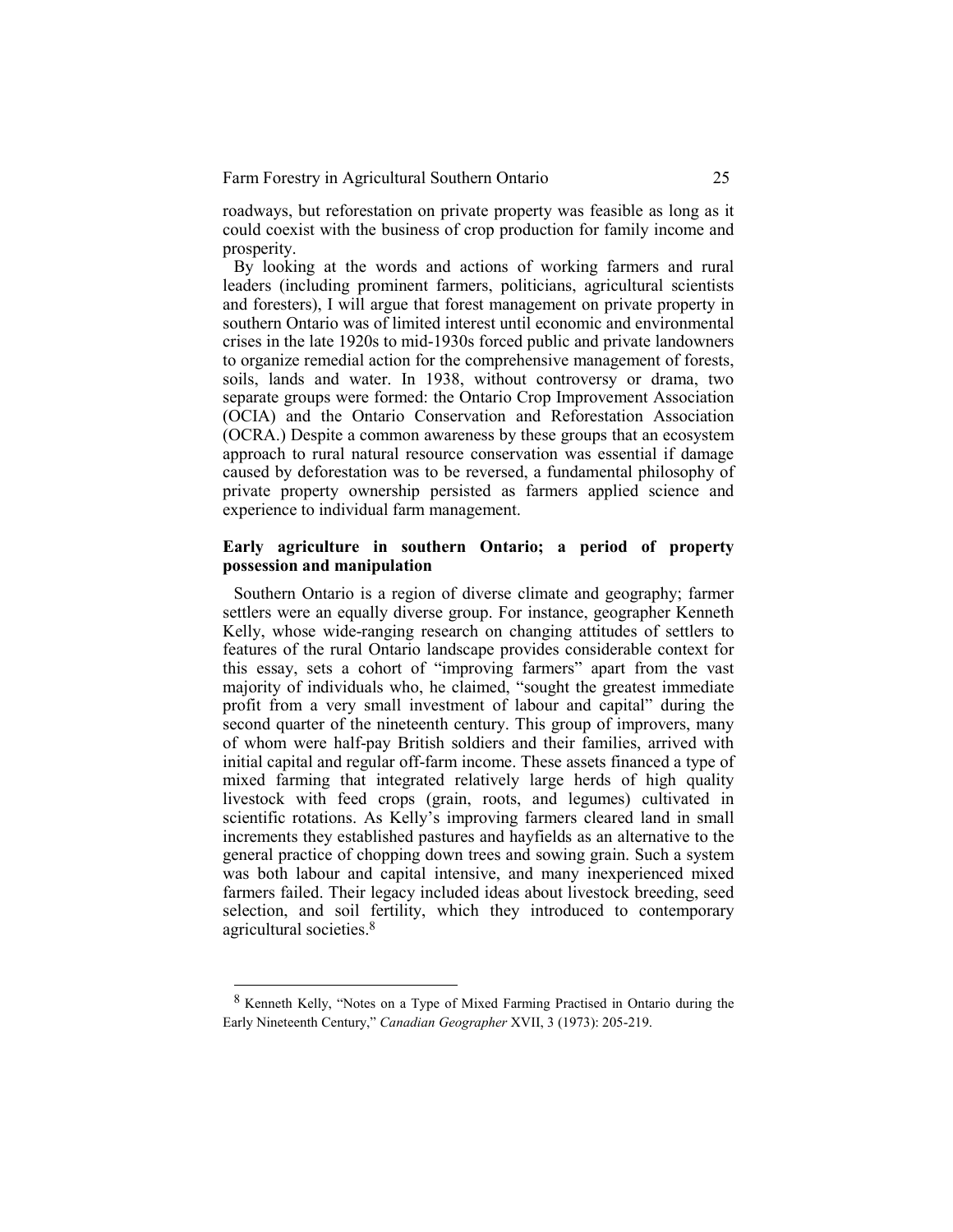Wholesale clearing was more the norm, and is discussed in numerous works by Kelly and others. Indeed, geographer Helen E. Parson argues that ongoing debates about the relationship between deforestation and agriculture, until at least the turn of the twentieth century, were "largely an academic exercise" carried on in the public forum by agricultural journals and published government reports. There was no legislation to restrain private landowners who would "denude the lands of wood if their immediate interests seem to point in that direction." In the first half of the nineteenth century, farming and lumbering were symbiotic, as farmers logged their own lands, and many built primitive sawmills.<sup>9</sup> By 1874, editors of *Farmer's Advocate* concluded cynically that if "discretion will not teach them, probably no law intended to check the stripping of private lands of woods would be of any use." In fact, the Ontario Tree Planting Act (1883-1886) funded trees planted and still alive after three years at twenty-five cents per tree, but the subsidy applied to roadways, where wind and snow interrupted traffic. It did not apply to woodlots and fields, where farm income was most adversely affected by the lack of cover.<sup>10</sup> What farmers did to make a living from their land was understood to be their own business.

In reality, most settlers needed to cover the costs of farm-making and purchase family necessities as soon as possible. Moreover, their unfamiliarity with the climate and topography of Ontario, including forest cover which often indicated soil type, led them to see trees not poetically, as a dark and gloomy presence (as Susannah Moodie famously described them<sup>11</sup>,) but objectively, as a crop of timber, ashes, fuel and construction materials, already planted, grown to maturity and available for harvest, personal use and sale. Thus between 1840 and 1887, over sixty per cent of the Trent River watershed was cleared for cultivation.12 By 1884, rapid clearing in Simcoe County had already led to shortages of firewood and building timber.<sup>13</sup> Approximately seventy-five to eighty per cent of forest cover had been stripped from townships along Lake Ontario and further

<sup>9</sup> R. Peter Gillis and Thomas R. Roach. *Lost Initiatives: Canada's Forest Industries, Forest Policy and Forest Conservation* (New York Westport, Connecticut London: Greenwood Press, 1986), 1-30.

<sup>10</sup> Helen E. Parson, "Reforestation of Agricultural Land in Southern Ontario before 1931," *Ontario History* 86, 3 (1994): 237, 239; *Farmer's Advocate* (hereafter *FA*) (1874), 129-130.

<sup>11</sup> Susannah Moodie, The Project Gutenberg EBook of Roughing it in the Bush, by Susanna Moodie. http://www.gutenberg.org/files/4389/4389-h/4389 h.htm#link2H\_4\_0003. Accessed April 12, 2014.

<sup>12</sup> *FA* (1887, February), 37-38.

<sup>13</sup> Kenneth Kelly, "The Changing Attitude of Farmers to Forest in Nineteenth Century Ontario," *Ontario Geography* 8 (1974): 72.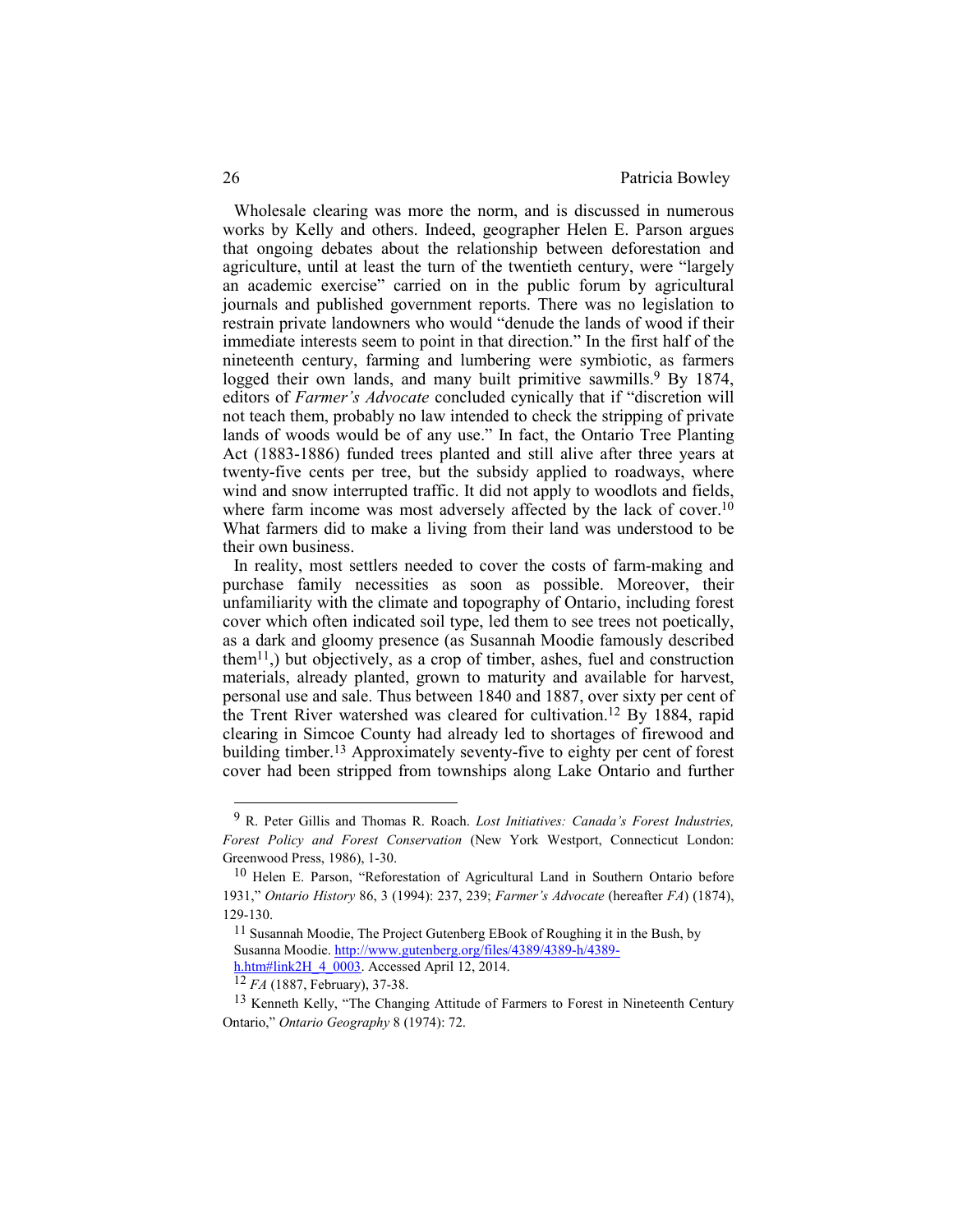inland by about 1891.14 The process was most damaging when it occurred in a rivershed, where trees ensured a slow spring runoff and the replenishment of ground water. The lands irrigated by several southern Ontario river systems were deforested early and damaged almost beyond recovery by resulting floods and droughts.

The Grand River and its network of tributaries is an important system that originates in the Luther Marsh in the high altitudes of Dufferin County in south-central Ontario and flows in a south west direction to Port Maitland on Lake Erie. During early settlement, land was cleared and many small sawmills were constructed. Cedar flourished in the marsh, and an excellent market existed for cedar fencing. In the 1880s, cedar rail fences were typically five rails high, set in posts twelve feet apart, and cost \$1.50 per acre enclosed. The immediate cost of fencing crops and orchards, mainly against wandering cows, accrued to farmers who purchased the rails, and was a saving and an income to farmers who harvested cedar. When the tangle of evergreen limbs which had efficiently held snow and retarded spring melt until it could percolate into the soil and gravitate slowly downstream as rivers and ground water was gone, the river overflowed its banks all the way to Lake Erie, a distance of almost 300 kilometres. Moreover, the marsh soil was unfit for cropping, and farms and mills established there were abandoned when the forest was gone. In his history of the Grand River Conservation Commission (predecessor of the Grand River Conservation Authority), geographer Dan Shrubsole describes spring floods followed by summer droughts, when occasional torrential rainstorms raised the river level to normal. The erratic rise and fall played havoc with urban and rural sewage disposal, and the river was often a stinking mess in the summer. This continued until 1912, when the Grand River Improvement Association initiated action to control annual flow by erecting a series of dams and reservoirs along the river.<sup>15</sup>

The Trent River flows from Rice Lake to Lake Ontario at the Bay of Quinte. The Trent itself is only 90 kilometres long, but it drains an extensive area in southeastern Ontario, including the Kawartha Lakes. This area was intimately familiar to Thos. Beall of Lindsay, whose father purchased a "wooded farm" near Whitby in 1840. Beall himself lived close to that home farm for at least forty-six years, and witnessed a

<sup>14</sup> Kenneth Kelly, "Damaged and Efficient Landscapes in Rural and Southern Ontario 1880-1900," *Ontario History* LXVI, 1 (March 1974): 2.

<sup>15</sup> Stephen Sawden, *History of Dufferin County* (Orangeville, Ontario: Orangeville Banner, 1952). http://www.ourroots.ca/e/page.aspx?id=1082794. Accessed April 12, 2014.; *Report of the Fruit Growers' Association of Ontario for the Year 1882 (*Toronto: 1883), 26-27 (hereafter *FGA Report*); Dan Shrubsole, "The Grand River Conservation Commission: History, Activities, and Implications for Water Management," *The Canadian Geographer* 36, 3 (1992): 222-226.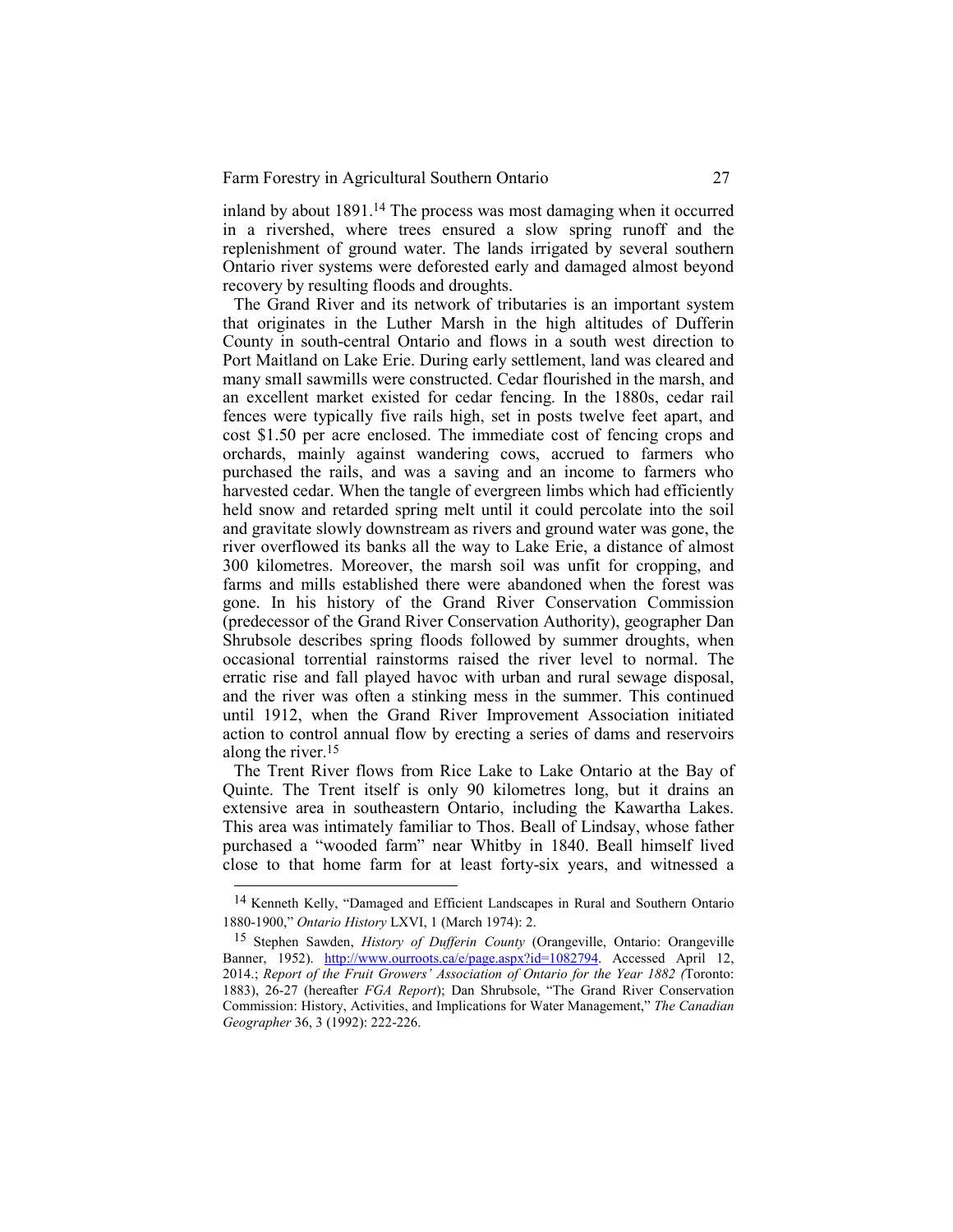"wonderful change" in the land: unbroken forest and wild animals had all but disappeared, replaced by "smiling fields of grain and beautifully undulating pastures, stocked with the finest breeds of sheep, cattle and horses – the whole country dotted here and there with towns and villages, and excellent farm buildings may be seen on every hand."16 He was an enthusiastic proponent of the rights of landowners to manipulate their property by domesticating indigenous lands for profit and aesthetic enjoyment that conformed to contemporary norms of squared fields and linear roadways.17 Yet Beall admitted in a prize-winning essay published in 1887 that all was not well in the Trent River valley, and farmers themselves were to blame. Substantial losses and inconveniences impinged on the very personal property rights that they had claimed when they cleared. In summer, crops suffered from droughts which often lasted two to three weeks. In winter, travel was impeded by blowing and drifting snow, so that impassable roads were often re-directed across open fields at serious loss to the landowner. Surface draining by building ditches and running furrows through fields, necessary as springs and small streams dried up and spring runoff and summer rains ran freely, also cost time and money. Beall's specialty as an orchardist, and his opinion that reforestation to reduce wind was more critical than drainage to stabilize water flow, led him to join the Fruit Growers' Association of Ontario (FGAO) and serve as director for Division 5, Lindsay, for many years.<sup>18</sup>

Through the FGAO, like-minded men (including Beall and William Saunders, who served both as Director, District 11, London, and President, 1882-1886), aimed to "carefully instruct the farming community how much depends on the judicious plants, forest trees."19 In 1882 Saunders, in a paper submitted to the Royal Society of Canada, recommended stricter regulation of cutting, and predicted dire consequences for the country if replanting programs were not implemented.20 The FGAO recognized the necessity of preserving and replanting forests in general, especially "forest clumps" for shelter and ornament. They were increasingly concerned with trees as living fences,

<sup>16</sup> *FA* (1887, February), 37-38.

<sup>&</sup>lt;sup>17</sup> For a discussion of the British "gridiron" survey system, and how it determined the layout of most of rural southwestern Ontario to the late 1900s, see Scott, 179-203. See also R. Louis Gentilcore, "Canada in the Nineteenth Century" in *Historical Atlas of Canada. Vol. II. The Land Transformed 1800-1891*, ed. R. Louis Gentilcore (Toronto Buffalo London: University of Toronto Press, 1993), 5, and Marvin McInnis and Peter J. Usher, "Canada, 1891" in *Historical Atlas of Canada. Vol. II.*, Plate 5.

<sup>18</sup> *FA* (1887, February), 37-38; Ibid, 39.

<sup>19</sup> *FGA Report 1879,* 3.

<sup>20</sup> William Saunders, "On the importance of economizing and preserving our forests," *Transactions of the Royal Society of Canada*, Section IV (1882): 35-37.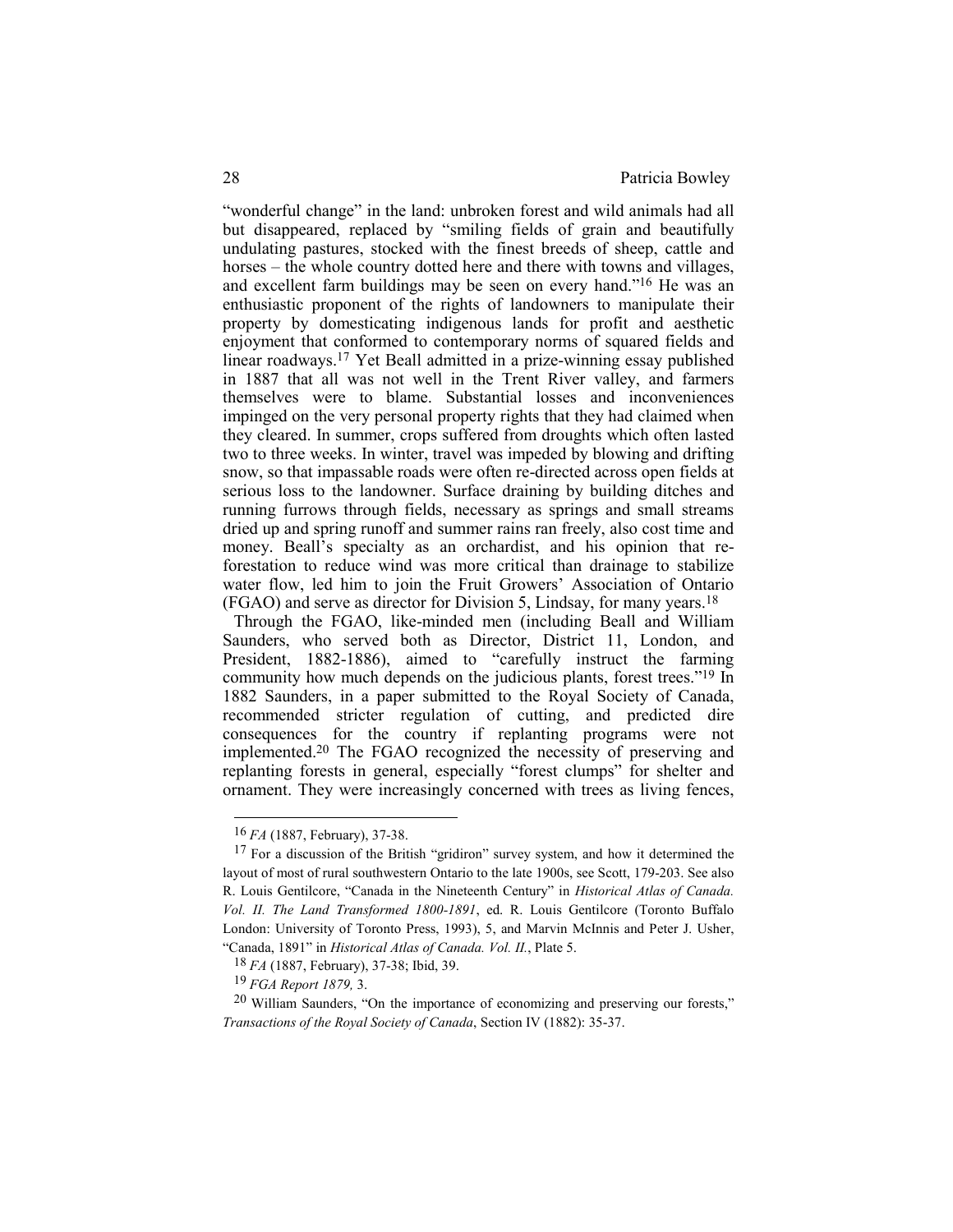which required no maintenance or repair. They promoted the preservation and management of indigenous stands of specialty trees (black walnut, butternut, cedar) as commercial crops.21 But the interests of FGAO members lay primarily in fruit trees and production of fruit and seedlings, and their reports turned increasingly to themes of horticulture.

By 1905, mixed farming was widespread in agricultural southern Ontario; except for the Niagara Peninsula, which was topographically and climatically well-suited to growing tender tree fruit crops, the majority of farmers began to raise feed and food crops in association with some kinds of livestock.22 Winter wheat (also referred to by some authors as fall wheat) has received much scholarly attention since economist Harold Innis developed his staples theory, and claimed that winter wheat was a staple crop grown by virtually all settlers as soon as they had cleared some open space; the harvest was all sold for shipment to British markets.

In his recent overview of agricultural settlement in Ontario, Quebec and the Prairie provinces, historian Peter A. Russell dissects the historiographic debates on the place of winter wheat in early Ontario. There is no doubt that winter wheat was a significant field crop, and in fact winter wheat is still widely grown in Ontario in the twenty-first century. The reasons for winter wheat's decline, and the switch to systems of mixed farming, are complex.23 One very plausible first-hand rationalization was winter kill of entire stands from lack of standing timber which would have sheltered them. Without a forest on the windward side of a wheat field, cold winds swept away snow cover and desiccated naked seedlings or left them exposed to mid-winter freeze/thaw cycles which inevitably heaved them out of the soil and killed them.<sup>24</sup> Farmers and farm families turned to a variety of annual feed crops and more animals to stabilize their diets and incomes, as more land was cleared of stumps and domestic markets for food expanded. Winter wheat became part of a variable rotation of annual grains and roots, perennial pastures and hayfields, and household orchards and gardens.

To a lesser extent, winter conditions also affected perennial clovers and grasses, and the introduction of hardy alfalfa to Ontario in the late 1800s was another advantage to mixed farming. The specific crops and livestock raised in this system depended almost entirely on the environmental attributes of the farm, and the research and experiments conducted at

<sup>21</sup> *FGA Report 1879,* 3; *FGA Report, 1882*, 26-27, 165; *FGA Report 1883*, 230-231.

<sup>22</sup> See Patricia Bowley, "Ontario Agriculture in the 1910s: The Move Toward Regional Specialization in Crop Production," *Scientia Canadensis* 20 (1996): 100-121.

<sup>23</sup> Peter A. Russell, *How Agriculture Made Canada: Farming in the Nineteenth Century* (Montreal & Kingston London Ithaca: McGill-Queen's University Press, 2012), 96-141.

<sup>24</sup> *FA* (1887, February), 39.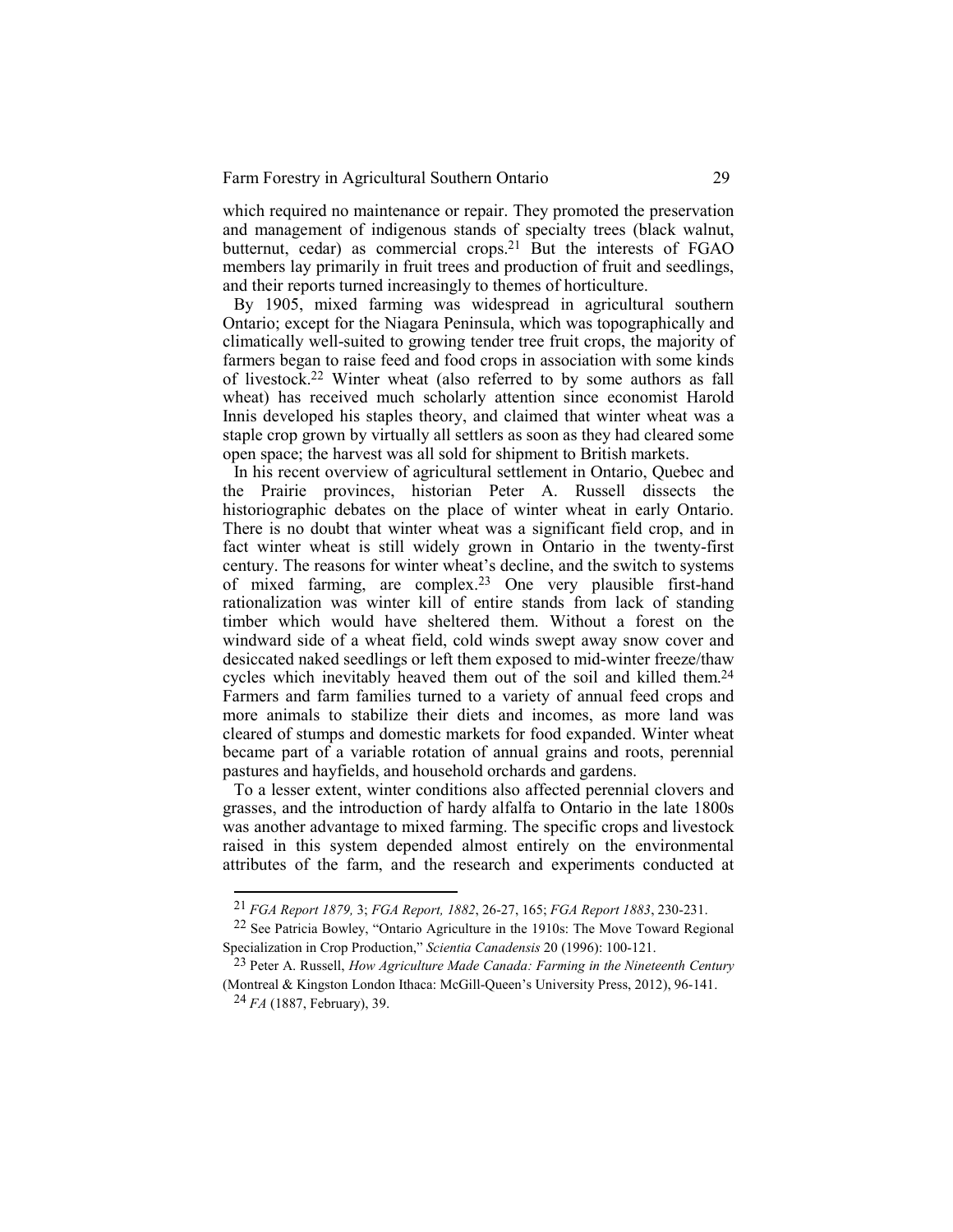OAC, especially by the Department of Field Husbandry, were devoted to the introduction and development of food and feed crops adapted to various growing regions in agricultural Ontario.

### **Scientific agriculture and farm forestry at OAC**

In 1899, the *Final Report of Ontario's Royal Commission on Forestry Protection* reiterated the recommendations from public and private sources that had been circulating for decades: farmers must return their poorer soils to forest. The report endorsed government aid for forest management, and one of the first steps taken in this direction was the hiring of forester E.J. Zavitz<sup>25</sup> in 1904 to establish a small forest nursery at OAC to raise seedlings for free distribution to farmers.26 In 1905, however, the new Conservative government of James Pliny Whitney transferred the Bureau of Forestry from the Department of Lands and Forests to the Department of Agriculture.27 This signaled that government support was not forthcoming for scientific forestry, also called silviculture and defined as "a rational system of forestry intended to ensure proper harvesting of existing stands of timber and to provide a perpetual source of income for the province" and legislated in Ontario's Forest Reserve Act of 1899 by the Liberal government of George William Ross.28 This move also effectively placed forestry under the umbrella of scientific agriculture. Farm forestry would henceforth be offered as part of the curriculum of the Department of Field Husbandry, OAC. As such it would

<sup>&</sup>lt;sup>25</sup> Edmund J. Zavitz and Charles A. Zavitz are not to be confused one for the other; they were both very important agents in the history of Ontario agriculture. Edmund J. Zavitz (1875-1968) was a professional forester, nicknamed "the father of reforestation in Ontario" for his work over a half century; see John Bacher, *Two Billion Trees and Counting: The Legacy of Edmund Zavitz"* (Toronto: Dundurn, 2011). Charles A. Zavitz (1863-1942), a distant cousin of Edmund, was an OAC alumnus employed by the Department of Field Husbandry from 1887-1927. He worked closely with co-operative members of the Ontario Agricultural and Experimental Union to select suitable field crops for Ontario, including alfalfa, oats, barley, potatoes and soybeans. See Patricia M. Bowley, "A Century of Soybeans: Scientific Agriculture and Mixed Farming in Agricultural Southern Ontario, 1881-1983", unpublished PhD thesis, University of Guelph, 2013, and Laura Quirk, *Dr. Charles Ambrose Zavitz: Agriculturalist, Experimentalist, Professor and Friend* (University of Guelph: Guelph, 2004).

<sup>26</sup> Mark Kuhlberg, "Ontario's Nascent Environmentalists: Seeing the Forest for the Trees in Southern Ontario, 1919-1929," *Ontario History* LXXXVIII, 2 (June 1996): 122.

<sup>27</sup> Mark Kuhlberg, *One Hundred Rings and Counting: Forestry Education and Forestry in Toronto and Canada, 1907-2007* (Toronto Buffalo London: University of Toronto Press, 2009), 11-32.

<sup>28</sup> Gillis and Roach, 90.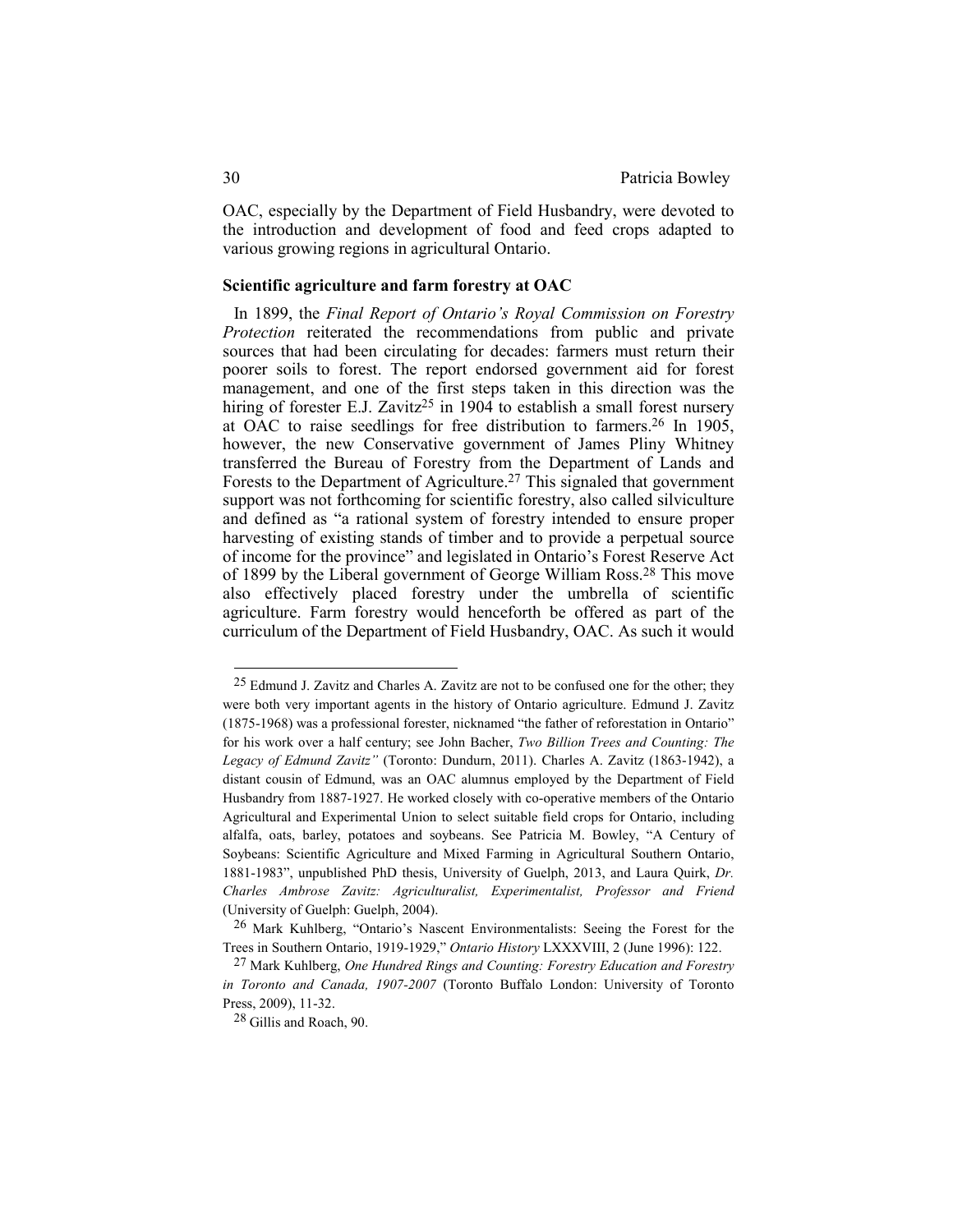be subsumed in the philosophy of most agricultural scientists, rural leaders, and farmers of the time: improved crop kinds and varieties for increased yields, by bringing as much land as possible into production. As long as forest products could not compete with field crops as a source of farm income, farmers and agricultural scientists assigned them at best a minor role in farm management.

Despite the general bias against farm forests, it was farmers themselves who made the first move in introducing forestry to scientific agriculture: OAC alumni, who had graduated from the two-year diploma program offered by OAC, as well as the few who were graduates of the four-year Bachelor of Science in Agriculture (BSA) degree program granted by the University of Toronto to students who successfully completed the requirements at OAC. These innovators belonged to the Ontario Agricultural and Experimental Union (the Ag Union), an organization originally formed in 1879 by early graduates who wished to enhance their education by meeting with other alumni and staff to discuss and exchange information pertaining to agriculture. By 1892, the Ag Union had evolved from a discussion group (unsatisfactory to members) to an active participant in experiments designed and analysed by C.A. Zavitz, Professor of Field Husbandry. Although the membership numbered some 120 in the first year, only OAC alumni were ever admitted.29 So while this was always a very small proportion of active farmers in Ontario, it is safe to assume that the information they collected and published in their *Annual Reports* was disseminated to many others at business meetings and social occasions.

The Ag Union launched its co-operative work on farm forestry in 1900 with the following recommendation from the President, farmer H.R. Ross, BSA, of Gilead, Ontario:

> The work of this Union continues to expand. … The reduction of our forest areas is becoming a source of menace to our farmers. The periodic and protracted drouths are not to be lightly regarded. The question of fuel supply by no means ends the matter. By applied forestry in its truest sense a great deal could doubtless be accomplished in husbanding our present supply, but there are areas of varying size on every farm which could advantageously be employed in providing for the wood lot of the future. These areas, along with the wind breaks and shelter belts, would materially reduce the risk from destructive winds and excessive drouths. This at once raises the question of what trees to set for

<sup>29</sup> *Sixth Annual Report of the Ontario Agricultural College and Experimental Farm, for the year ending 31st December, 1880.* Toronto: 1881, 97-99 (hereafter *OAC Report*); *Fourteenth Annual Report of the Agricultural and Experimental Union, 1892*. Toronto: 1893, 283-288 (hereafter *Ag Union Report*).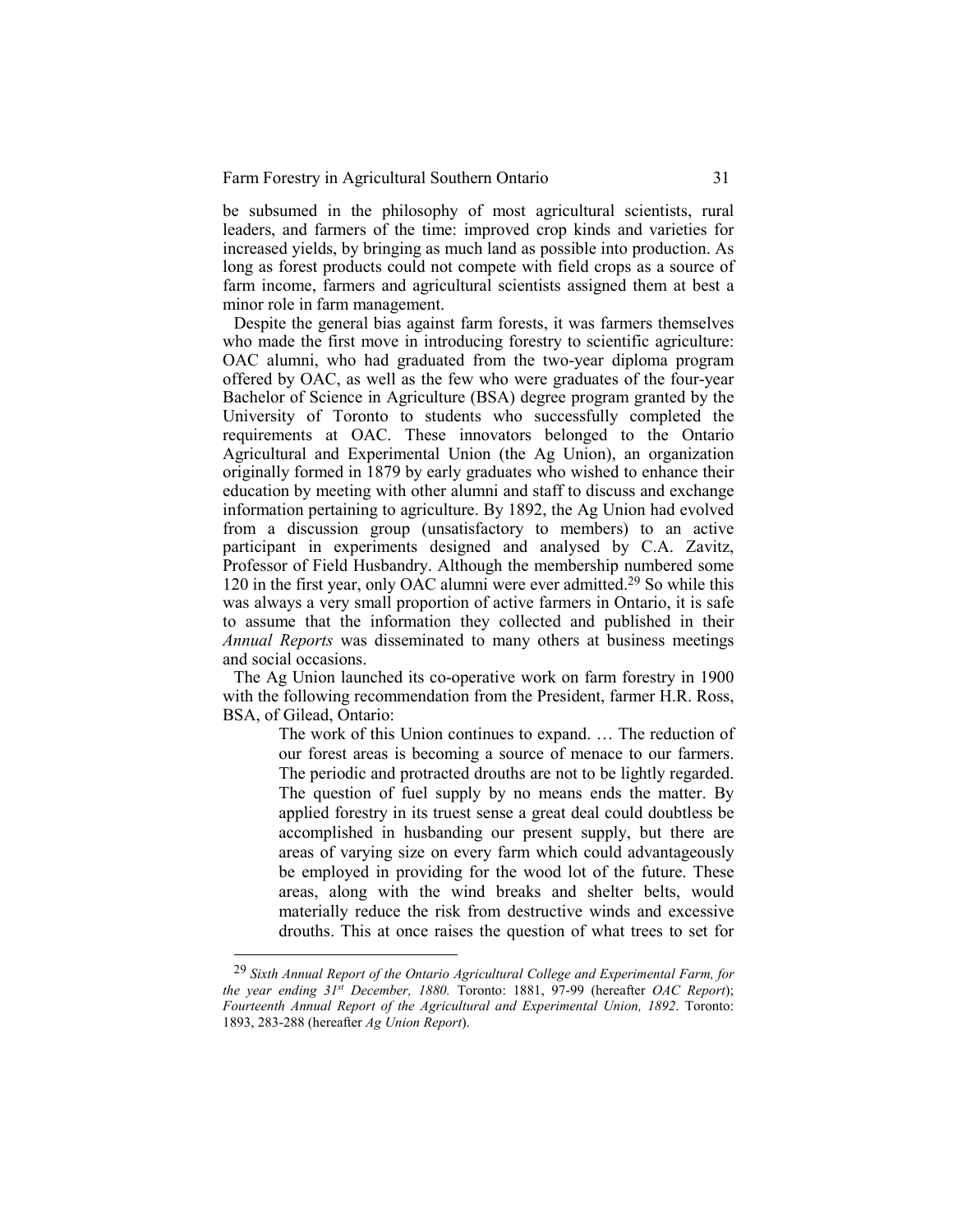this purpose, and what varieties make the quickest, hardiest, or densest growth, or are best adapted to high or low lands, or whether native or imported trees are best calculated to serve our ends? Obviously, we are without accurate or specific data. This matter of forestry is bound to become a problem in this Province just as that of seed selection has done. This Union, by its cooperative tests, made the seed problem easy of solution by beginning in time and making good use of its results. The same has been and is being done in other lines. May we not make forestry our next step in this work of investigation.<sup>30</sup>

To this end, a Committee on Forestry (CF) was struck, adding to existing Committees on Agriculture, Horticulture, Economic Botany and Entomology, and Poultry.

The first official act of the CF was to send a set of 18 questions, all concerning woodlots, to Secretaries of Farmers' Institutes, and to make two recommendations when the questionnaires were returned and compiled. The first was the creation of a system of experimental woodlots throughout rural Ontario, on land to be donated and managed by Ag Union members for co-operative experiments on regeneration, species comparisons, thinning and pruning, and to be inspected annually by the CF to ensure that the woodlot was not cut or pastured.<sup>31</sup> By 1911, the CF had identified a serious problem with the farm forestry experiments: cooperating farmers were not making improvements to their woodlots, and indeed were clearing the land for agricultural purposes. Two years later, the CF noted "little change during the past five years in the percentage of woodlots in the province, but there is certainly a gradual change for the worse in the quality of the woodlot." Unlike the co-operative experiments on crop improvement run by C.A. Zavitz, farm forestry experiments were not popular and did not return results which were useful to the farming population. OAC President George Creelman stated pragmatically at the annual meeting in 1911, "In this forestry matter we are striking practically a new field, and it cannot be expected that we can make very much progress individually in getting men to give up land for reforesting."<sup>32</sup>

In fact, it was not a new field. For decades, farmers had chosen to pay lip service to farm forestry, or to ignore it altogether, even in the face of the serious environmental and economic damage which deforestation caused, including but not limited to those discussed earlier in this essay. OAC hired E.J. Zavitz as Lecturer in Farm Forestry in 1905, following his

<sup>30</sup> *Ag Union Report 1900*, 10-11.

<sup>31</sup> *Ag Union Report 1902*, 34-37.

<sup>32</sup> *Ag Union Report 1911*, 54-55; *Ag Union Report 1913*, 52.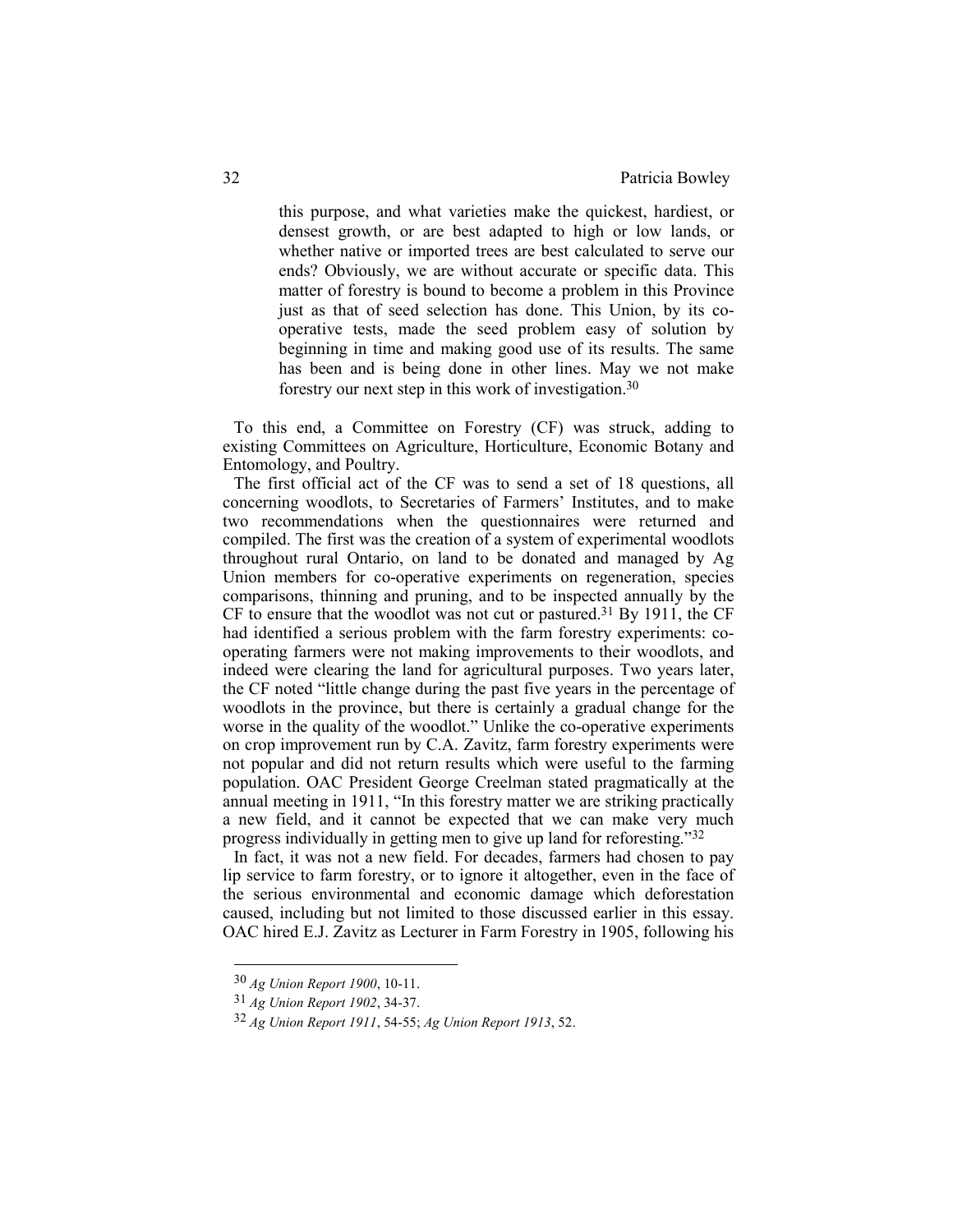graduation from the University of Michigan with an MSc in forestry, a position he held until 1912. Creelman did not understand that the exclusive focus on scientific agriculture at OAC, an institution respected by the entire agricultural community, was not compatible with woodlot improvement as long as trees were not a profitable crop. In the face of decisions about private property use, educated farmers opted for shorter term yield increases by planting annual crops.

The second recommendation made by the CF of the Ag Union was the establishment of a forest nursery at OAC by the provincial government, and an annual stipend for its maintenance. In response to this request, the Minister of Agriculture, John Dryden, hired E.J. Zavitz (before he left for Michigan) in the summer of 1904. The program was an immediate success. Zavitz quickly set up two separate nurseries, one each for hardwoods and softwoods, to provide the different growing conditions required by each type. Beginning in the summer of 1905, he began sending out thousands of free seedlings, on request to farmers, with all costs and labour to be supplied by the landowner. Some of the most popular were Norway Spruce, White Pine, White Ash, Hard Maple, American Elm, Black Locust, and Tulip Tree. The popularity of the program initiated a series of provincial Forest Stations in Norfolk County, at St. Williams and Normandale (1908 and 1924 respectively), Simcoe County at Midhurst (1922), and Northumberland and Durham Counties at Orono (also in 1922). In 1908, the OAC nursery moved permanently to St. Williams.

The actions of the Ag Union and the Departments of Agriculture and Lands and Forests which eventually took over administration of the Forest Stations bore some fruit. Census data comparing area of farms as woodland 1911 and 1931 revealed a significant increase over the 20 years between enumerations in some areas, mainly where farmland was poor for field crops. In 1911, 7.6 percent of farmland in selected townships was wooded, but by 1931, this area had increased to 9.1 percent; analysis showed this increase to be statistically significant, and attributable to various reforestation programs. The effect was most pronounced in Essex and Kent Counties, where the Thames River was notorious for spring flooding; in Lambton and Huron Counties, on the west coast; and especially in Norfolk County where sandy soil would not support field crops. Farmers in Norfolk County were closest to demonstration forests at the two Forest Stations, and could see first-hand the value of reforesting, and it is possible that they picked up their seedlings to avoid paying postage. Townships in prime agricultural areas, such as central Ontario and the Niagara Peninsula, did not exhibit the same trend to increased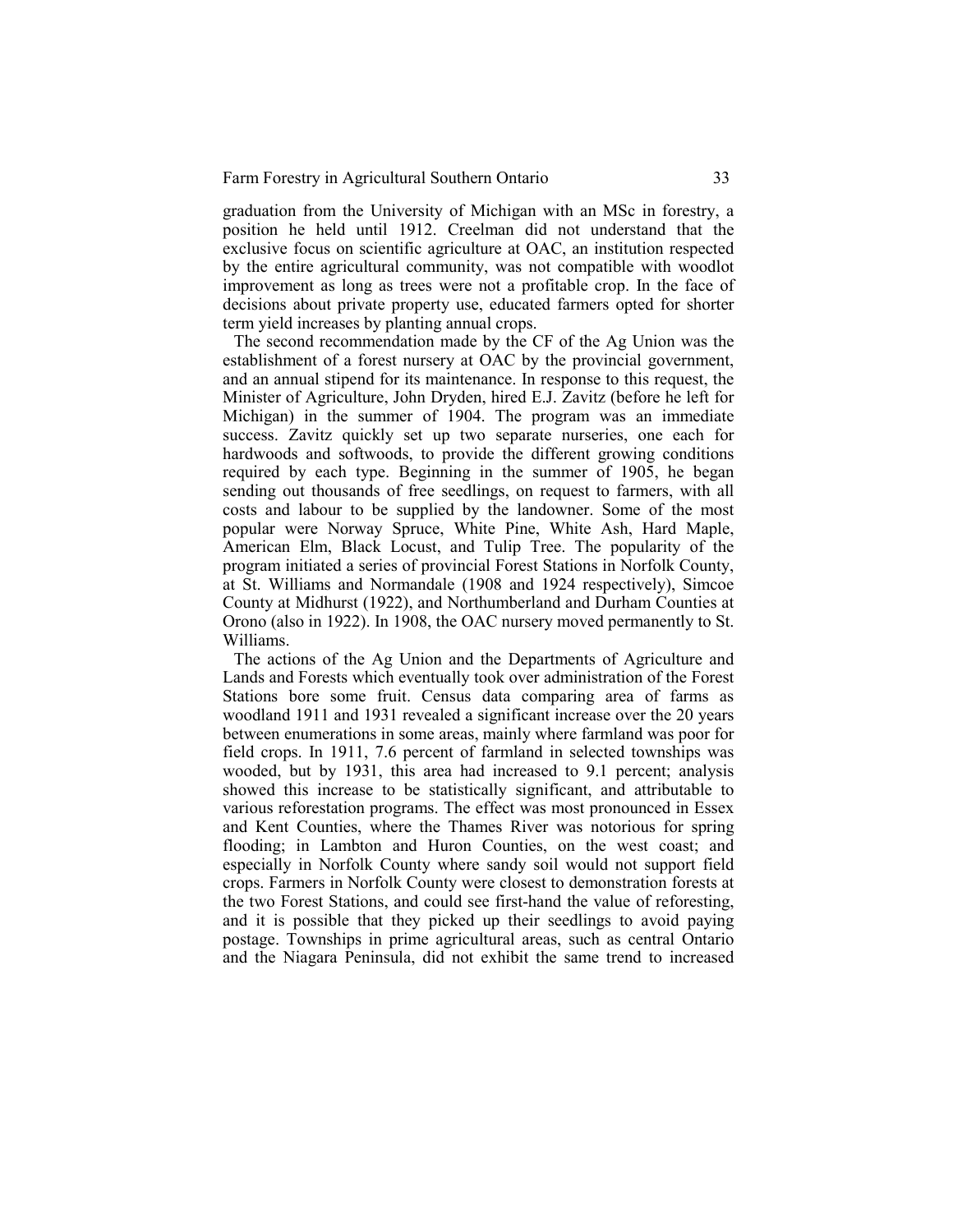reforestation, likely because the land there was considered too valuable for forest trees.<sup>33</sup>

Arguably Zavitz's most astute observation when he was reporting to the Ag Union as member of the CF was to delineate two classes of lands suitable for reforestation in southern Ontario: small isolated patches throughout otherwise good farm land, where reclamation would depend on local, often private, initiative, and large contiguous areas which could only be effectively reclaimed through state management.<sup>34</sup> Thus in his *Report on the Reforestation of Waste Lands in Southern Ontario*, published in 1908, he advised that where they existed, denuded and unimproved soils, mainly sand, gravel, rock formations and steep hills were waste soils and should not be cropped, and that they should be reclaimed as woodland by the farmer-landowner.<sup>35</sup> The recommendation was taken seriously, and the demand for trees increased steadily from about a half million in the first few years of the program, to almost two million in 1924 and almost six million in 1930. Nor was the Department of Lands and forests heavy-handed or doctrinaire in its advice to farmers. For example, the Orono Forest Station in Durham County supplied seedlings to farmers for many years, but the superintendent, G.M. Linton, refrained from advocating trees on any land which would pay more under an agricultural crop. Instead, he emphasised the aesthetic, financial and social benefits of reforestation on both private and public lands for other purposes; he proposed that outdoor activities such as fishing, lumbering, and tourism, which depended on well-managed private and public forests, would augment regional revenues in the region, and strengthen the economic and social aspects of the entire rural community.36 This was an early manifestation of ideas about ecosystems which emerged in the interwar years and steadily gained ground thereafter.<sup>37</sup>

On public properties, Zavitz's work eventually resulted in the creation throughout the province of Agreement Forests, planted and managed by the province on land purchased by a county. Zavitz and E.C. Drury, a farmer in Simcoe County, were longtime partners in the reforestation

<sup>33</sup> Parson, 243-246.

<sup>34</sup> *Ag Union Report 1903*, 38; *Ag Union Report 1904*, 69-70; *Ag Union Report 1906*, 38- 44; *Ag Union Report 1908,* 47-50; *Ag Union Report 1911*, 54.

<sup>35</sup> Edmund J. Zavitz, "Report on the Reforestation of Waste Lands in Southern Ontario, 1908," in E.J. Zavitz, *Fifty Years of Reforestation in Ontario* (Toronto: Ontario Department of Lands and Forests, 1958), 5.

<sup>36</sup> Kuhlberg, "Ontario's Nascent Environmentalists", 127-136; *Ag Union Report 1908*, 47-50; Parson, 243.

<sup>37</sup> See Pascal Acot, "Ecosystems", in *The Cambridge History of Science. Vol. 6. The Modern Biological and Earth Sciences,* eds. Peter J. Bowler and John V. Pickstone (New York: Cambridge University Press, 2009), 451-466.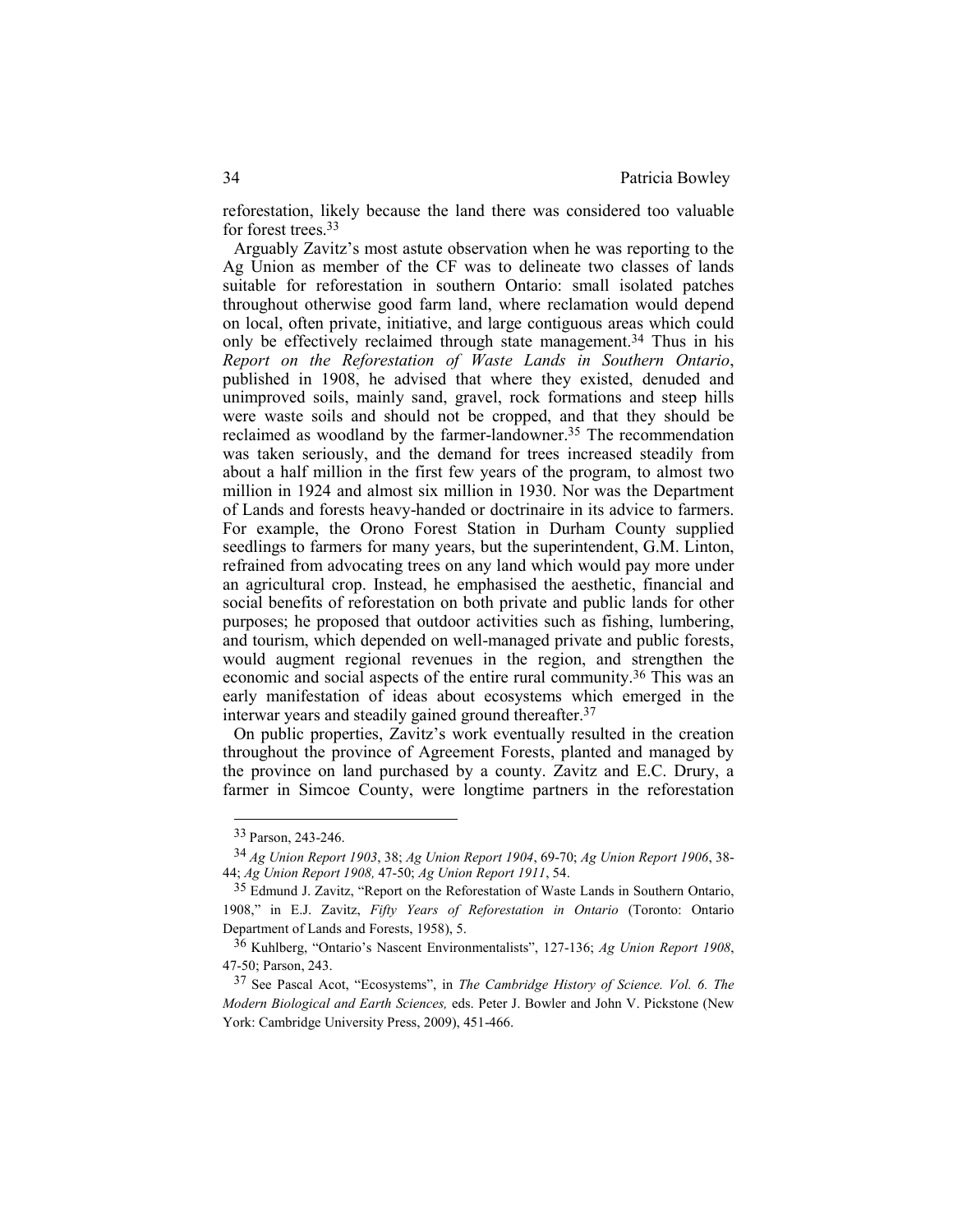movement; they had sat together on the Committee on Experimental Forestry (CEF) of the Ag Union. In its *Report* in 1911, the CEF credited the non-agricultural areas in the province with the greatest potential for reclaiming and reforesting damaged lands; these were soils that had virtually no potential for cropping, due mainly to natural geography. In 1922 the Counties Reforestation Act (originally passed in 1911) was amended by the United Farmers of Ontario (UFO) government under Drury's leadership to facilitate the creation of municipal or Agreement Forests. During the 1920s, at least 28 counties, with the majority in central Ontario, established at least one Agreement Forest. Simcoe, York and Durham counties each established five or more.<sup>38</sup> It remained the prerogative of private landowners to commit to reforesting their own properties, although the provincial government was active in extension work to promote farm forestry to farmers throughout the 1920s.

#### **On the farm**

 $\overline{a}$ 

Throughout the 1920s, the Department of Lands and Forests maintained an active interest in encouraging farmers to reclaim "wastelands" as woodlots. Forester A.H. Richardson, colleague of E.J. Zavitz at the Ontario Department of Lands and Forests, prepared two comprehensive bulletins for free distribution to farmers: a how-to manual, "Forest Tree Planting," in 1924, and "The Woodlot," which gave clear instructions for improving and protecting woodlots, in 1923 and reprinted in 1929. In these bulletins, Richardson itemized in detail, and with illustrations of proper equipment and techniques, the benefits of a well-maintained farm woodlot. He listed shelter from wind and sun, habitat for insectivorous birds, prevention of erosion and aesthetic value. As for more tangible returns, he advised that a farmer with a woodlot could expect to harvest firewood and building materials. These pamphlets were intended to complement the free seedling program, which grew to 33 million in 1959, but a census of private plantings revealed that, as of 1949, only a very small percentage of the hardwoods distributed (deciduous trees such as oak, maple and ash) had successfully taken root and grown. With the benefit of hindsight, E.J. Zavitz commented that during those years, farmers got little personal inspection or guidance from forestry officials. Although Richardson's excellent pamphlets were freely available, they

<sup>38</sup> *Annual Report of the Ontario Agricultural and Experimental Union* (hereafter *Ag Union Annual Report*), 1911, 8, 54; Mark Kuhlberg, "Ontario's Nascent Environmentalists: Seeing the Foresters for the Trees in Southern Ontario, 1919-1929," *The Forestry Chronicle* 74, 4 (1998): 137-138.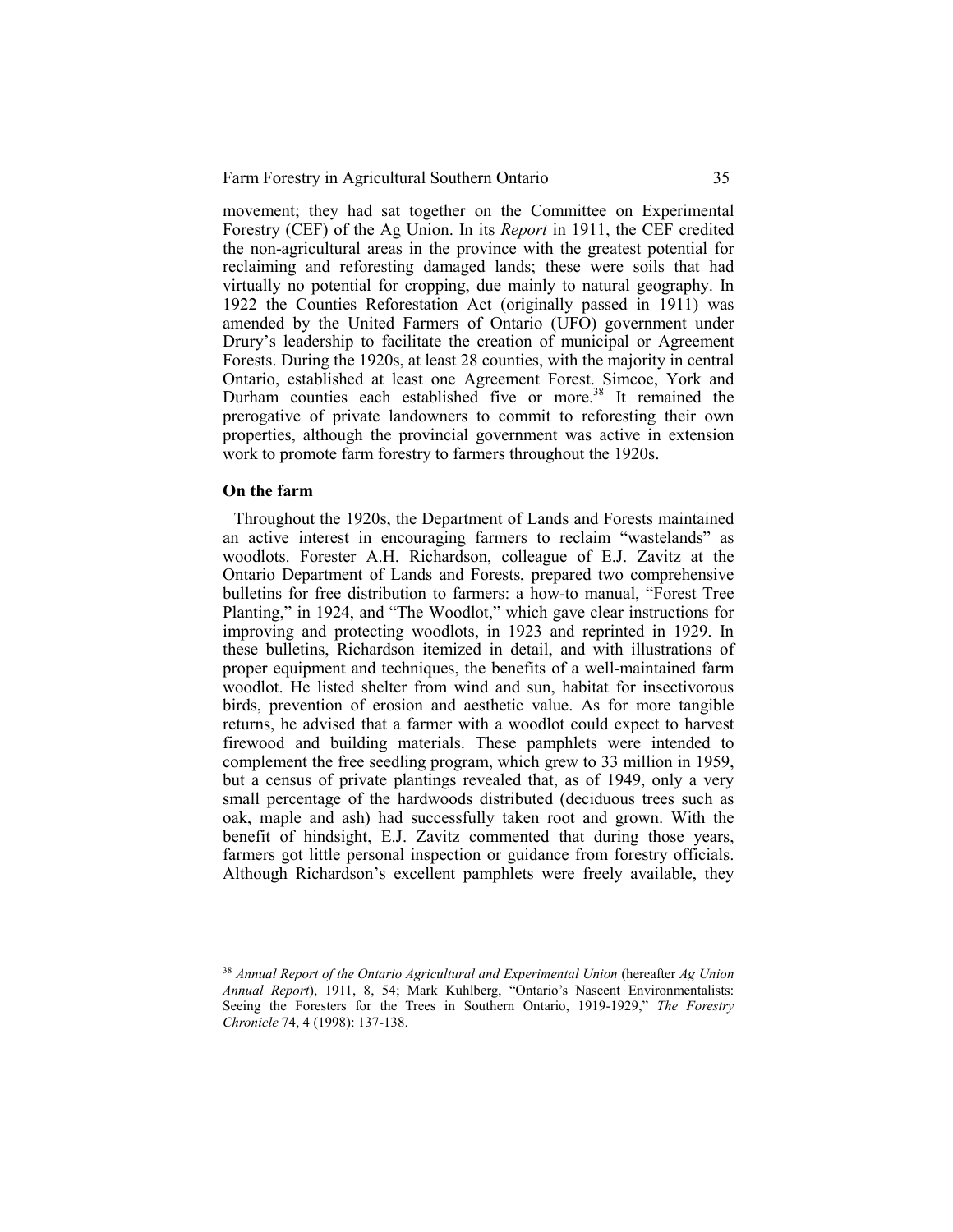were not enough for the many farmers with no experience selecting, planting and looking after trees.<sup>3</sup>

E.J. Zavitz's criticisms are vindicated by the frustration expressed in rural communities about the lack of participation in farm forestry efforts by foresters employed by the Department of Lands and Forests. County Agricultural Representatives (Ag Reps) were highly visible and extremely helpful in matters of crop and livestock husbandry and marketing, but no comparable group of extension foresters existed. Watson Porter, editor of *Farmer's Advocate*, attacked the provincial Department of Forestry for ignoring southern Ontario in favour of the north, where "stumpage fees and patronage" were allegedly business as usual in a system which neither lumbermen nor politicians wanted to change. It was not true that southern Ontario was "ignored". The many new municipal forests were funded by the provincial government but managed by the county, for the conservation of soil and water through a region. In effect, farmers benefited indirectly from scientific forestry on public lands. In truth, Porter's editorial reflected a dissatisfaction with government in general. This included a long-standing sentiment that the Dominion government was disproportionately concerned with western Canada, due to lost revenue from reduced wheat sales in the weak export markets of the postwar period. Ontario farmers were thus caught between a rock and a hard place; they were loathe to give up their traditional status as independent producers and private landowners, but by the late 1920s only a concerted communal effort would be enough to turn the tide of agricultural decline caused by unfavourable economic and environmental forces. As Watson Porter stated clearly, farmers were to blame for cutting down too many trees over the years, and farmers would have to repair the damage by putting marginal lands back into forest.<sup>40</sup>

And yet, the main impetus of crop improvement continued to be the application of scientific agriculture for increased yields per acre and acres under cultivation. Indeed, over the 40 years he was in charge of designing and administering co-operative experiments on grain crops with Ag Union members, C.A. Zavitz estimated that exceptional improvements in knowledge and practice on Ontario farms had added over two million dollars to average market prices of these crops. Such improvements were due to the application of the new sciences of plant breeding and genetics to the selection of superior varieties of grasses, legumes, roots, oilseeds and fodder crops, as well as rates and methods of seeding. In all, thousands of individual farmers contributed data for summary reports which were distributed free by the Department of Agriculture. In the mid-

<sup>39</sup> E. J. Zavitz, *50 Years of Reforestation in Ontario. Part 2. The Second Twenty Five Years* (Toronto: Ontario Department of Lands and Forests, 1961), 28.

<sup>40</sup> *FA*, 10 September 1936, 483, 507; Zavitz, *The Second Twenty Five Years*, 11-20.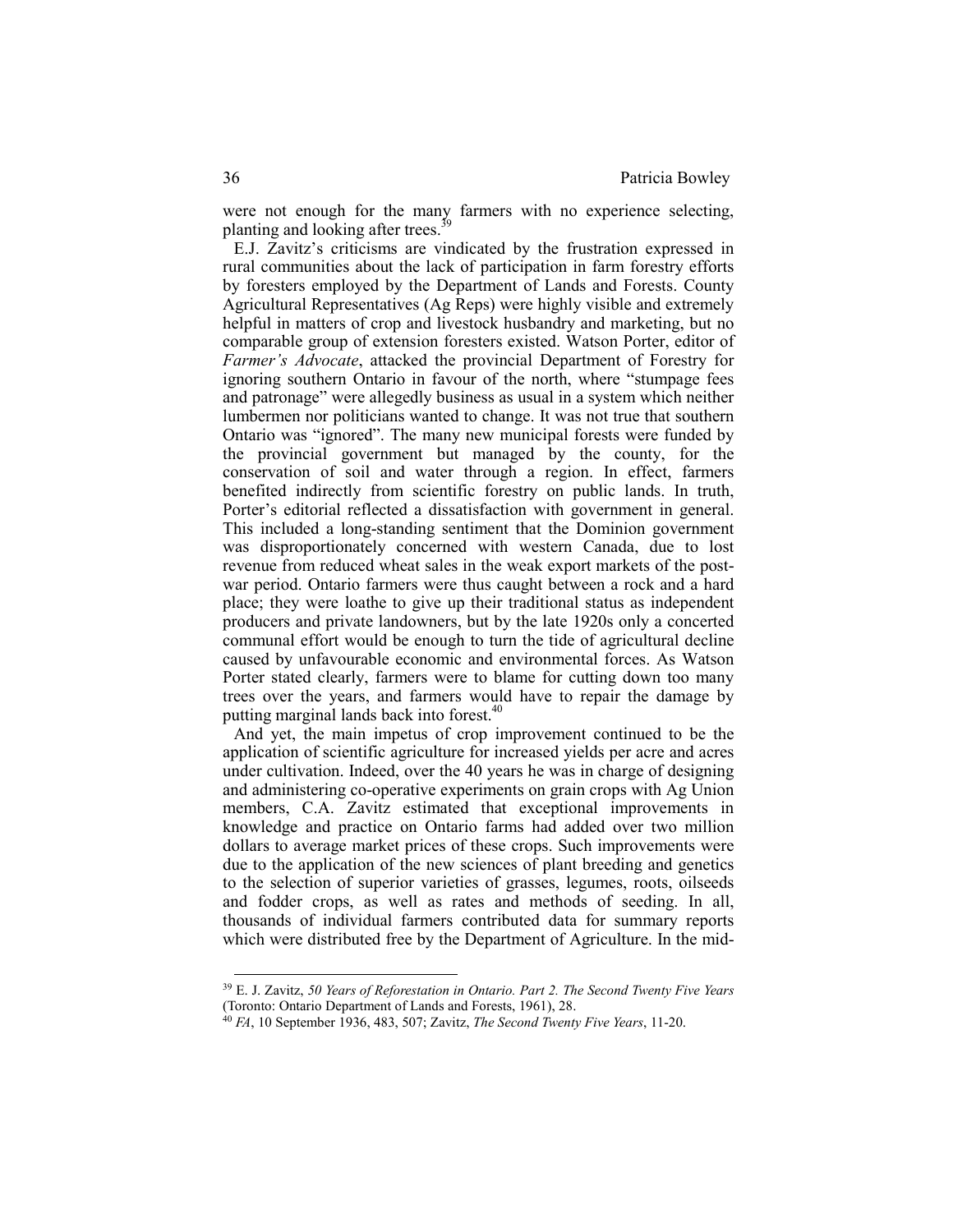1920s, a new Department of Agricultural Economics at OAC launched research into production and marketing of several important commodities and initiated formal studies on costs related to farm organization. Farmers acted on the information and expanded their acreages substantially, despite disappearing markets.<sup>41</sup>

Forestry suffered as much as agriculture from the economic impact of the depression. Enrollment at the University of Toronto School of Forestry dropped, and employment opportunities with the provincial government, which had historically hired the majority of graduates, collapsed. In response to the perceived need for practical forest experts, the curriculum at the School of Forestry was revised to teach logging technologies, as opposed to scientific forest management.<sup>42</sup> In the meantime, the OAC promoted farm forestry in a halfhearted way. Comprehensive short courses in mixed farming, facilitated by Ag Reps and offered at the Guelph campus by the Department of Field Husbandry during the winter, were increasingly popular. In 1933-34, one such monthlong course included a single lecture on farm forestry and landscape gardening to be delivered by a professional forester.<sup>43</sup>

A new organizational structure of scientific agriculture was formulated in 1924 when a provincial Standing Committee on Crop Improvement (SCCI) was struck by the Department of Agriculture. Its membership consisted of representatives from each department of each research institution and college in Ontario, as well as scientists from the provincial and Dominion Departments of Agriculture. Several farmers had observer and advisory status at meetings. The SCCI advocated the formation of County Crop Improvement Associations (CCIAs), "for better organization and development of field days, farm meetings, demonstrations", and other professional development activities. Ag Reps, who were also members of the SCCI, would communicate useful information from headquarters in Toronto to rural Ontario. In early 1931, a subcommittee of the new Standing Field Crop Committee recommended that the Ontario Field Crop and Seed Growers' Association (OFCSGA), the Ag Union, and the CCIAs be amalgamated into a single group: the Ontario Crop

<sup>&</sup>lt;sup>41</sup> See C.A. Zavitz, *Forty Years' Experiments with Grain Crops* (Ontario Department of Agriculture: Ontario Agricultural College, October 1927) Bulletin 332; *Annual Report of the Statistics Branch. Part I. Agricultural Statistics,* Ontario Department of Agriculture, 1932, 3; *Ontario Agricultural College Annual Report* (hereafter *OAC Annual Report*), 1926, 17; *OAC Annual Report* 1928, 16.

<sup>42</sup> Mark Kuhlberg, *One Hundred Rings and Counting: Forestry Education and Forestry in Toronto and Canada, 1907-2007* (Toronto: University of Toronto Press, 2009) 89.

<sup>43</sup> *Chatham Daily News* (hereafter *CDN*), Thursday 14 December 1933, front page.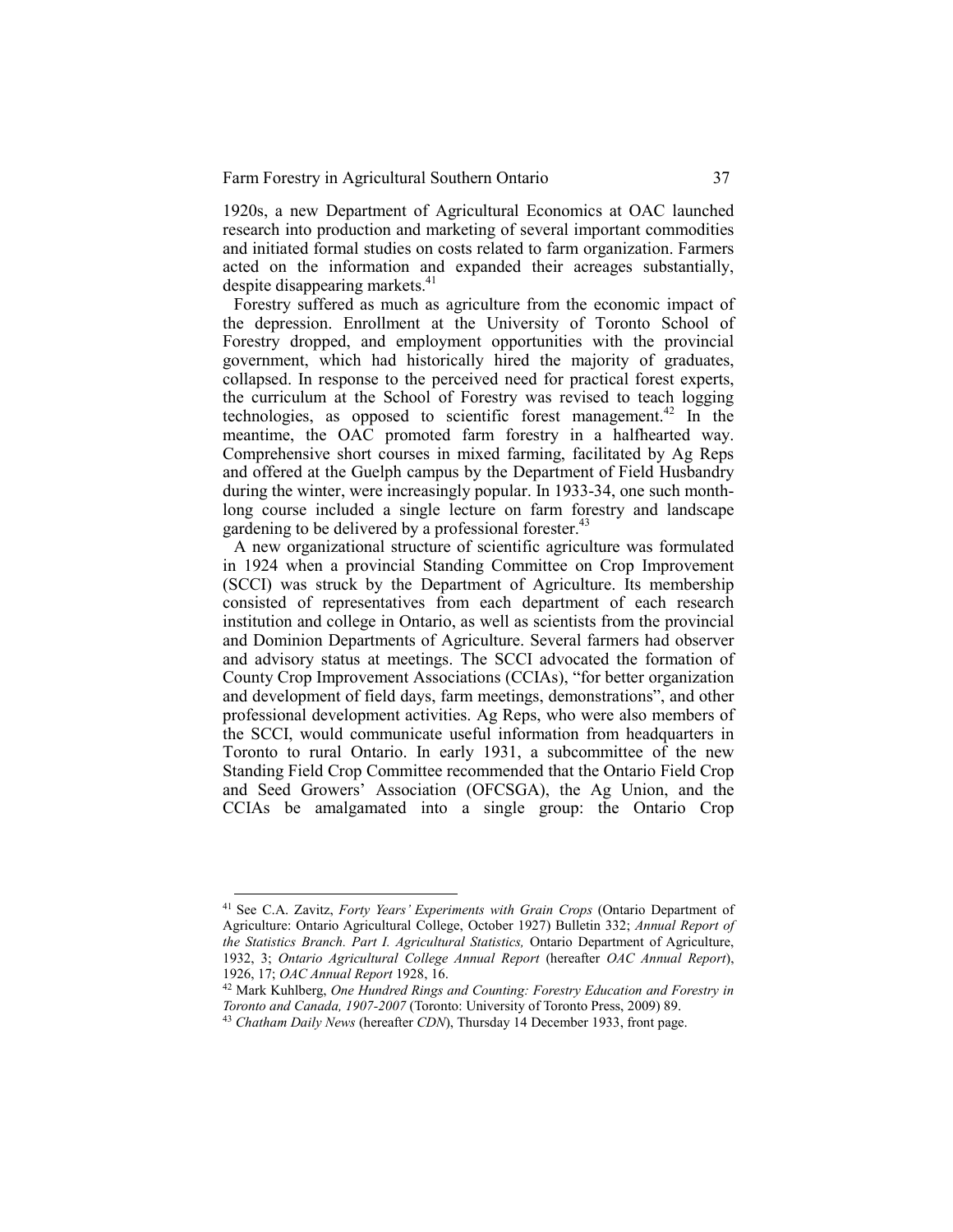Improvement Association (OCIA), which would represent all farmers in Ontario.<sup>44</sup>

This proposal had profound significance for Ontario agriculture. In particular, it affected the ways farmers would, in future, go about organizing as commodity producers. In the past, graduates had interacted with OAC as individual members of the Ag Union, mainly by answering advertisements in the rural press for participants in summer field experiments. Scientists, however, had played the leading roles in planning the work. In addition to individual participation in co-operative experiments, groups of producers such as corn growers, fruit growers, and dairymen had organized themselves in marketing associations with assistance from Ag Reps. But the proposed new group, the OCIA, would join all farmers under a single umbrella (although many specific producer groups carried on actively). From this association would grow the understanding that a farm is an integral part of a larger ecosystem, with particular soil, surface and ground water, field and forest conditions that demanded conservation management if they were to retain their vitality and productivity, and if agriculture itself was to survive as a viable way of life for thousands of families. The ecosystem could be a rivershed or topographic or climatic zone. In short, farmers began to organize themselves to commit the management of private properties to wider discussion and consensus. Acceptance of this new direction resulted from a series of economic and environmental crises that battered southern Ontario in the late 1920s through to the mid-1930s.

#### **The crises of 1929-1936**

 $\overline{a}$ 

The effects of routine deforestation were marginal but cumulative until environmental and economic crises of the late 1920s to the mid-1930s made them impossible to ignore. By the late 1920s, farmers in agricultural southern Ontario were caught in a vicious cycle of falling land productivity and falling commodity prices. In most cases, this had started close to a century earlier with the original farm makers who cleared native forests for building homes, planting grains, and husbanding livestock. In the early stages of settlement, they were able to sell surplus commodities, including timber and wood products, but trees are slow-growing perennials, and soon the forest crops had disappeared. Public and private initiatives to promote reforestation of marginal lands and to manage woodlots for sustainable production, some of which have been discussed earlier in this essay, were generally unsuccessful. By the time soil degradation and drought had reached critical levels, landowners could not afford to take land out of production because short term efficiency and

<sup>44</sup> Arthur H. Martin, *A History of the Ontario Soil and Crop Improvement Association* (Toronto: Ontario Soil and Crop Improvement Association, 1972), 2-5.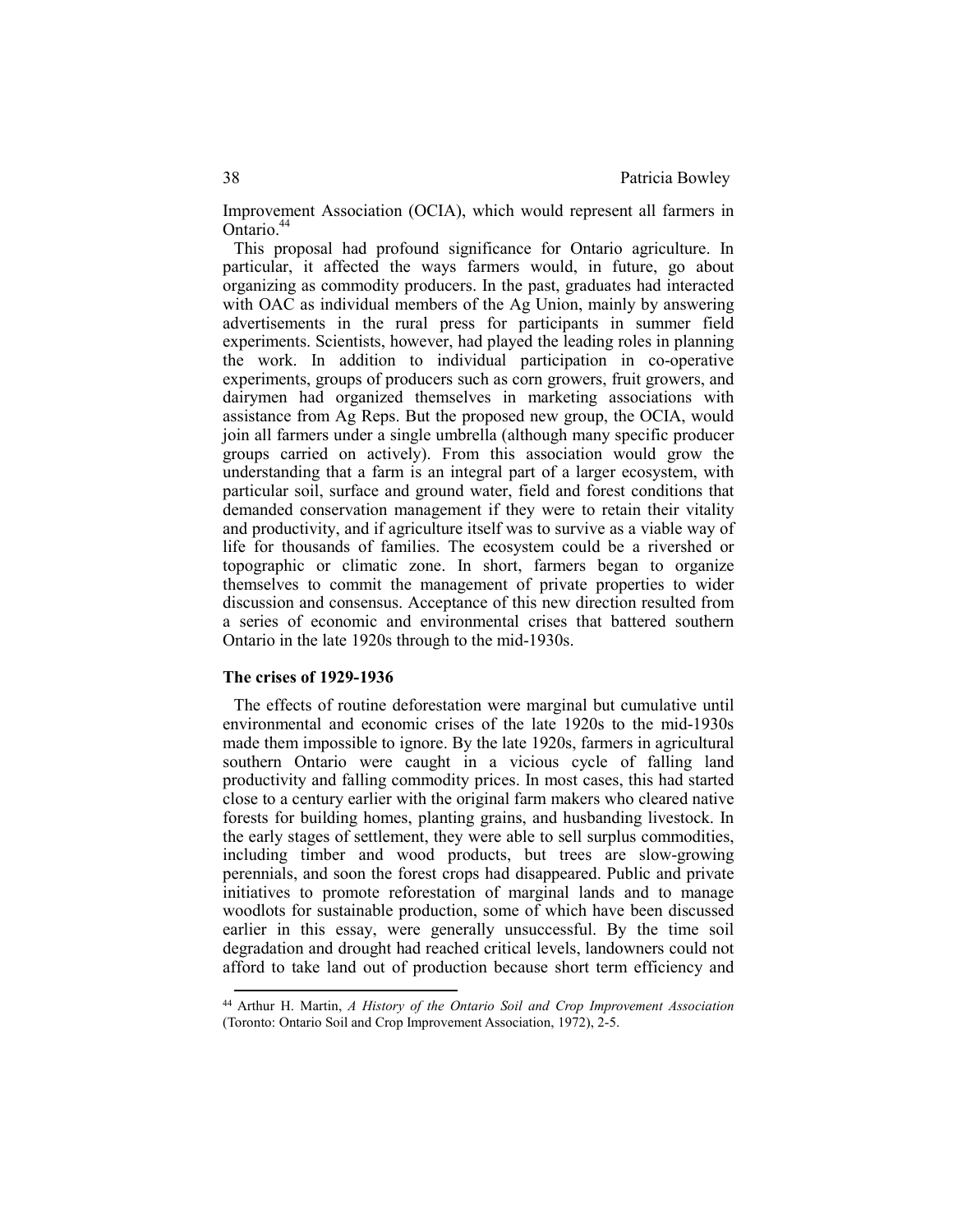profit would be reduced on the farm as a whole. Neither could they afford to work marginal lands: time, effort and inputs were not compensated by a satisfactory harvest, and over the long term, net returns would only get worse. Scientific agriculture, which stressed maximum land use for maximum yield, was no longer a viable solution.

The depression hit households hard, and economic disaster was confounded with environmental devastation. With the dearth of cash in the countryside, firewood became a common medium of barter. A farm family with a healthy woodlot could supply its own fuel, and winters in the early 1930s were recorded as being bitterly cold. A woodlot was a definite asset, but many farm woodlots had been reduced to small and isolated islands in open fields. Furthermore, the number of distinct useful species comprising a woodlot was reduced from its indigenous composition.<sup>45</sup> All in all, changes meant that even farmers who retained some wooded land were more dependent on other sources for fuel, building materials, fencing, and miscellaneous items such as implement handles and furniture. Wood was likewise burned in farm buildings, such as tobacco kilns. In southwestern Ontario, especially in Essex and Kent Counties where tobacco was a very important cash crop, tobacco kilns routinely burned thousands of cords of firewood in a single drying season. Cutting trees to supply kilns doubtless made a significant contribution to flooding along the Thames River.

By about 1936, many of the counties of agricultural southern Ontario had been converted to alternating spring flood plain and summer desert. In early April, 1934, the *Chatham Daily News* warned of a growing menace on the Thames; farms and highways were already flooded, and buildings in Chatham itself were threatened. And yet, by the end of May, drought was a source of worry to area farmers! And the Thames was only one river system. Mabel Dunham mentions the "great flood" on the Grand River in 1929, even more memorable than the crash of the stock market later in the year. The swiftly-flowing Ganaraska River wrought havoc from its headwaters high in the moraines of central Ontario, near Lindsay, all the way down to Port Hope, destroying dams and mills along its way; at least one person drowned in 1890. The rest of the year, the region was dotted with abandoned farms and deserted villages. The Forest Station at Orono in Durham County was so situated to demonstrate reforestation techniques and supply seedlings to this area.<sup>46</sup>

<sup>45</sup> Michael R. Moss and L. Strath Davis, "The Nature and Significance of Spatial Change in Forest Cover in the Landscape Evolution of Rural Southern Ontario, c. 1810-1980," in *The Biogeographical Impact of Land-Use Change: Collected Essays*, ed. Richard T. Smith (Leeds: Biogeography Study Group, University of Leeds, 1985), 85-95.

<sup>46</sup> *CDN*, 4 April 1934, front page; *CDN*, 25 May 1934, front page; Mabel Dunham, *Grand River* (Toronto: McClelland, 1945), 265-267; *Port Hope Evening Guide*, 14 February 1978. See: http://porthopehistory.com/floods/gannyfloods.htm, accessed April 12 2014.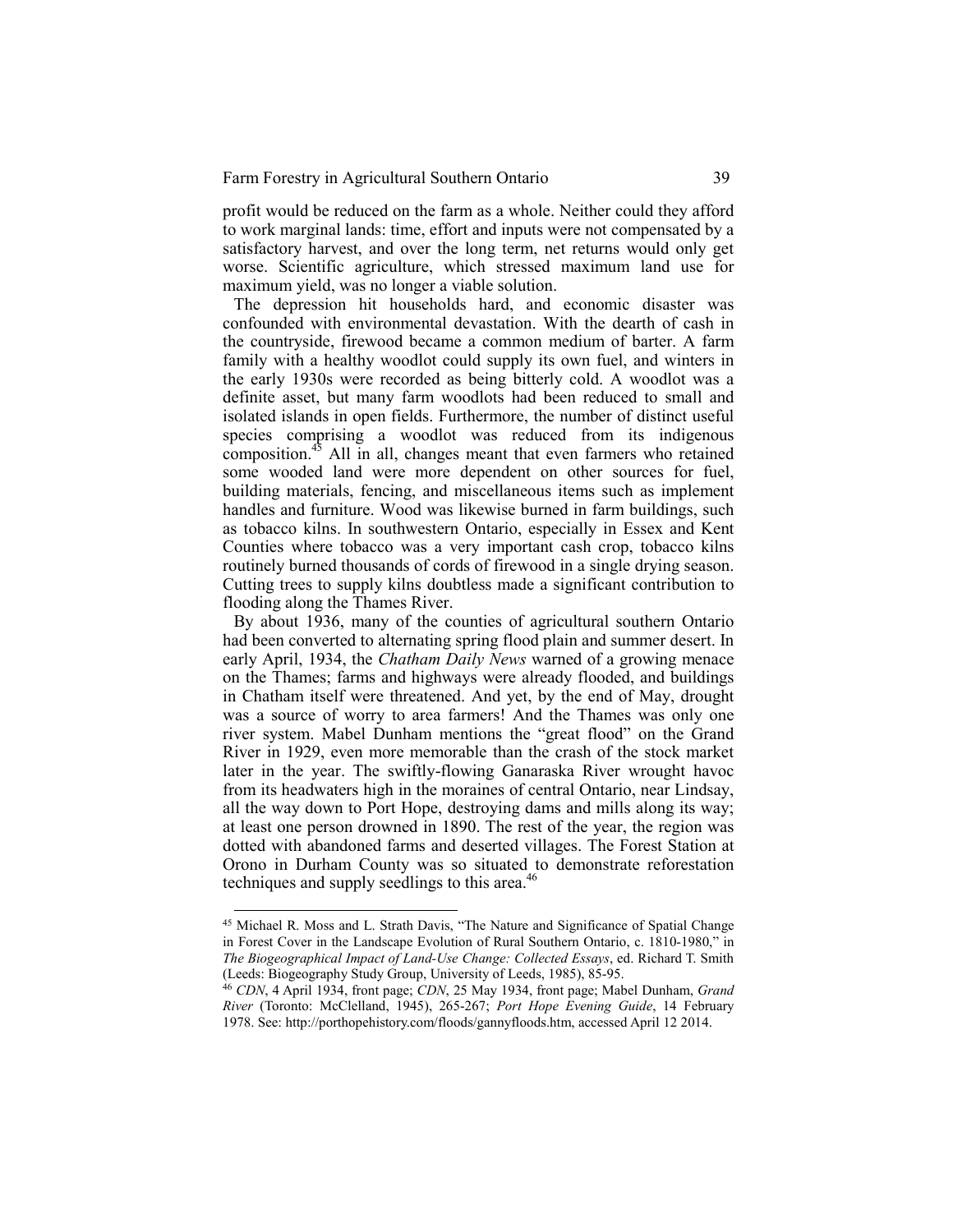After several seasons of wet springs (causing late planting) followed by hot, dry summers (when poorly established stands failed to grow and set seed), the summer of 1936 was the proverbial straw that broke the camel's back. A heat wave originated in the southwest United States and swept over the entire North American continent, lasting for about eight days. Although the wave affected southern Saskatchewan, Manitoba and northern Ontario too, southern Ontario was hard hit. Temperatures rose to 40°C in mid-July in numerous locations. More than 500 deaths in southern Ontario alone were reportedly linked to the extreme heat. Crops wilted when rain failed to fall, and "fruit literally baked on the trees in the Niagara Peninsula." Other consequences of drought were equally ruinous. Wells and springs dried up as the water table dropped, and more farmers were forced to carry water to homes and parched livestock. Sewage disposal systems that depended on continuous river flow to the Great Lakes did not function and public health was compromised. Towns and cities were forced to spend scarce Depression-era funds on alternate methods of public sanitation.<sup>4</sup>

In September 1936, *Farmer's Advocate*, which had a wide rural circulation and a longstanding policy of commenting on current critical issues, called for the provincial government to create an aggressive reforestation policy. Watson Porter, managing editor, laid the blame for the terrible drought squarely at the doorsteps of everyone who had responsibilities for managing forest and farm lands and had misused or ignored them. He chastised Dominion, provincial and municipal elected officials. Farmers were criticized for thoughtless tree removal: from ravines and creek bottoms, where willows and other species which tolerated wet roots held water and made it available in July and August for livestock, and from hillsides and hilltops, where woods held back ice and snow so it could melt gradually and percolate into the ground, and also created summer shade. No individual or group escaped Porter's wrath. He concluded that devastating spring floods were entirely due to deforestation: "the forests and wooded areas have been destroyed and there is nothing to hold the water back."<sup>48</sup>

Groups in rural Ontario formed committees and planned conservation projects to promote reforestation, but these were generally local, while the problem was finally understood as an ecosystem issue which demanded a co-operative and comprehensive solution. For example, essay-writing

<sup>47</sup> *FA*, 10 September 1936, 483-507; J. Klaassen, "A climatological assessment of major 20th century drought in southern Ontario, Canada," in *Proceedings of the 13th Conference on Applied Climatology* (Portland, OR: American Meteorological Society, 2002), 1-3. See also Barrie L. Bonsal, Elaine E. Wheaton, Aston C. Chipansi, David J. Sauchyn and Lei Wen, "Drought Research in Canada: A Review," *Atmosphere-Ocean* 49, 4 (2011): 303- 319.

<sup>48</sup> *FA*, 10 September 1936, 483, 507.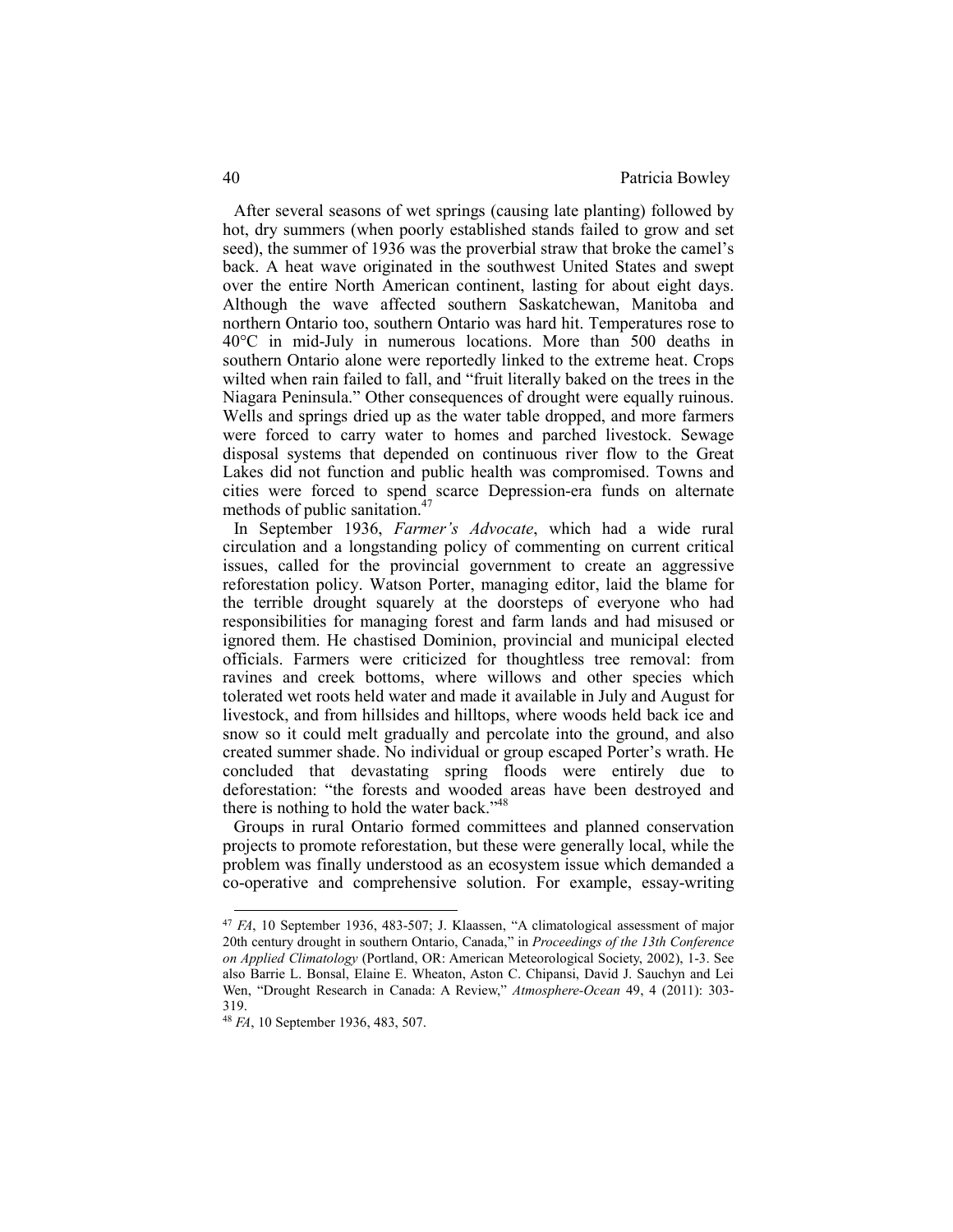competitions and public-speaking contests in rural schools in Middlesex, Simcoe, and Welland Counties were meant to enlist the support of citizens for the nascent conservation movement. In Kent County the Sportsmen's Club sponsored a similar contest. The Ontario Convention of Agricultural Societies and the Whole Milk Shippers and Producers unanimously endorsed the conservation movement at their joint meeting in Toronto in 1937. And the Ontario Association of Horticultural Societies discussed conservation and tree planting at its annual convention in 1937, and made plans to plant roadside trees between Pembroke and Ottawa. Nature clubs under the sponsorship of the Federation of Ontario Naturalists (FON) promoted conservation, and automobile clubs planted trees along provincial highways and rural roads to beautify travel routes. Treeplanting was even suggested as a Coronation Project for Canadians to commemorate their allegiance to the new King, George VI.<sup>49</sup> While they were valuable for the spotlight which they shone on the value of trees, these projects were limited by the volunteerism and special interests of groups: travelers wanted more picturesque scenery and better road conditions; school children aspired to win first prize; endorsements cost nothing, although it is possible they confirmed an awareness of both the problem and the posited solutions among group members who had in fact reforested their properties.

In agricultural southern Ontario, however, reforestation and conservation were not interchangeable, either practically or philosophically. Thus two new associations came to be, both in 1938, in the aftermath of the catastrophic economic and environmental events of the late 1920s and early 1930s which culminated in the summer of 1936. On the one hand, the Ontario Conservation and Reforestation Association (OCRA) was a group of government officials and public figures, headed by Watson Porter. This group equated conservation with the reclamation of Ontario's riversheds by replanting trees, mainly on public lands in rural Ontario. On the other hand, the Ontario Crop Improvement Association (OCIA) was an organization of farmers, concerned with improving productivity and therefore sustainability and profitability on their private properties. Reforestation, soil and water management, and the use of suitable crop kinds and varieties were some of the strategies they adopted.

#### **Ontario Conservation and Reforestation Association**

 $\overline{a}$ 

In December 1936 and January 1937, Watson Porter called a series of meetings in London, Guelph and Bowmanville. Initially, he invited County Wardens from southwestern Ontario, as well as Ag Reps, to create a program for the restoration and conservation of woodlots and forests.

<sup>49</sup>*FA*, 14 January 1937, 22; *FA,* 11 March 1937, 142-143; *CDN,* 16 March 1935, front page.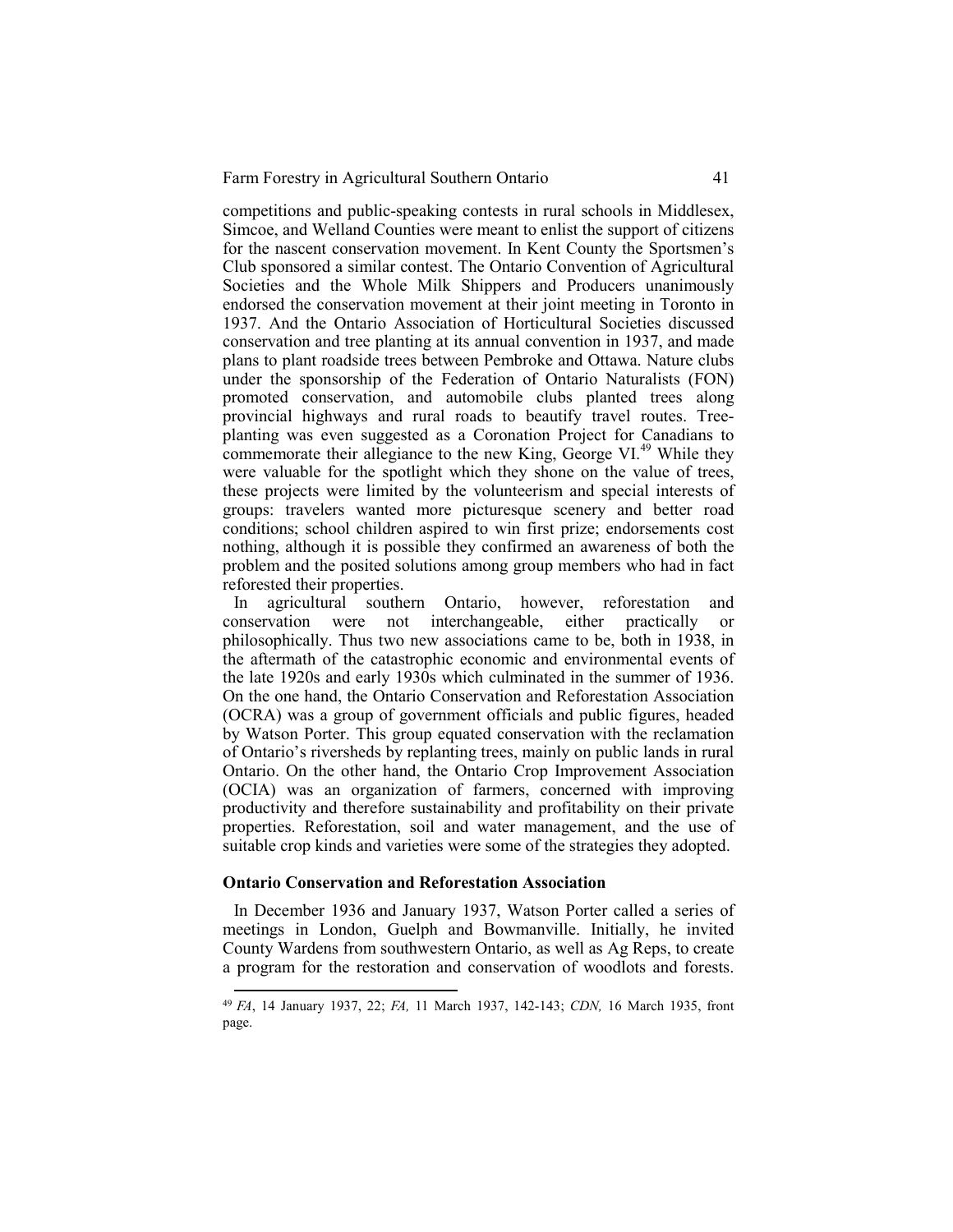Besides Watson Porter, who was also a farmer in Middlesex County, founding members of the OCRA were dairy farmer and botanist Monroe Landon of the Norfolk County Chamber of Commerce, and E.C. Drury, farmer, former UFO premier and sheriff of Simcoe County. A program and recommendations were cobbled together, revised and finally approved by county officials, Ag Reps, forestry experts, editors, managers of local Chambers of Commerce, chairmen of reforestation committees, and representatives of agricultural societies. The OCRA did not have a constitution or a membership list, and everyone was welcome to attend meetings. No one earned a salary or honorarium, or had expenses paid for any work done on behalf of the organization. There was, however, an executive committee. The association received annual grants from participating County Councils which it used to finance meetings, excursions, and printing. While considerable discussion was focused on township and county planning, the association was "all the time mindful of the part the individual must play in this programme of restoration. Farm woodlots, hilltops crowned with trees, hillsides anchored down with tree roots, windbreaks, wooded ravines and trees planted for shade and beauty" were each essential if the program was to succeed. The "individual" was not limited to the farmer/landowner, but every person who could participate spreading the message of conservation in some way. $50$ 

Some of the most ambitious projects undertaken by the OCRA were field days and conservation tours. These tours usually took an entire day, including travel time, lunch, and dinner followed by a speaker or an illustrated talk. A tour might include an inspection of a reforestation project, a visit to a farm where specific water problems, woodlot management or farm management schemes were discussed, any or all of the above: some itineraries covered more than one hundred miles! Other field days were planned as conservation picnics and hands-on lessons for rural school children, and were held in county forests. The OCRA published an educational pamphlet, *School Forestry Clubs*, which was distributed to all schools in Ontario by the Department of Education. In several counties, a free tree seedling was also delivered to each student for planting at home or in the school yard. Events such as these, which combined education with socializing, were common and very popular in farm communities, especially when they were planned to include the whole family. $51$ 

<sup>50</sup> *FA*, 28 January 1937, 32, 50; *FA,* 11 March 1937, 142-143; A.H. Richardson, *Conservation by the People: The History of the Conservation Movement in Ontario to 1970* (Toronto: University of Toronto Press, 1974), 5-8.

<sup>51</sup> Richardson, 2-3, 7-8; *FA*, 11 March 1937, 142-143; *CDN*, 16 March 1935, front page.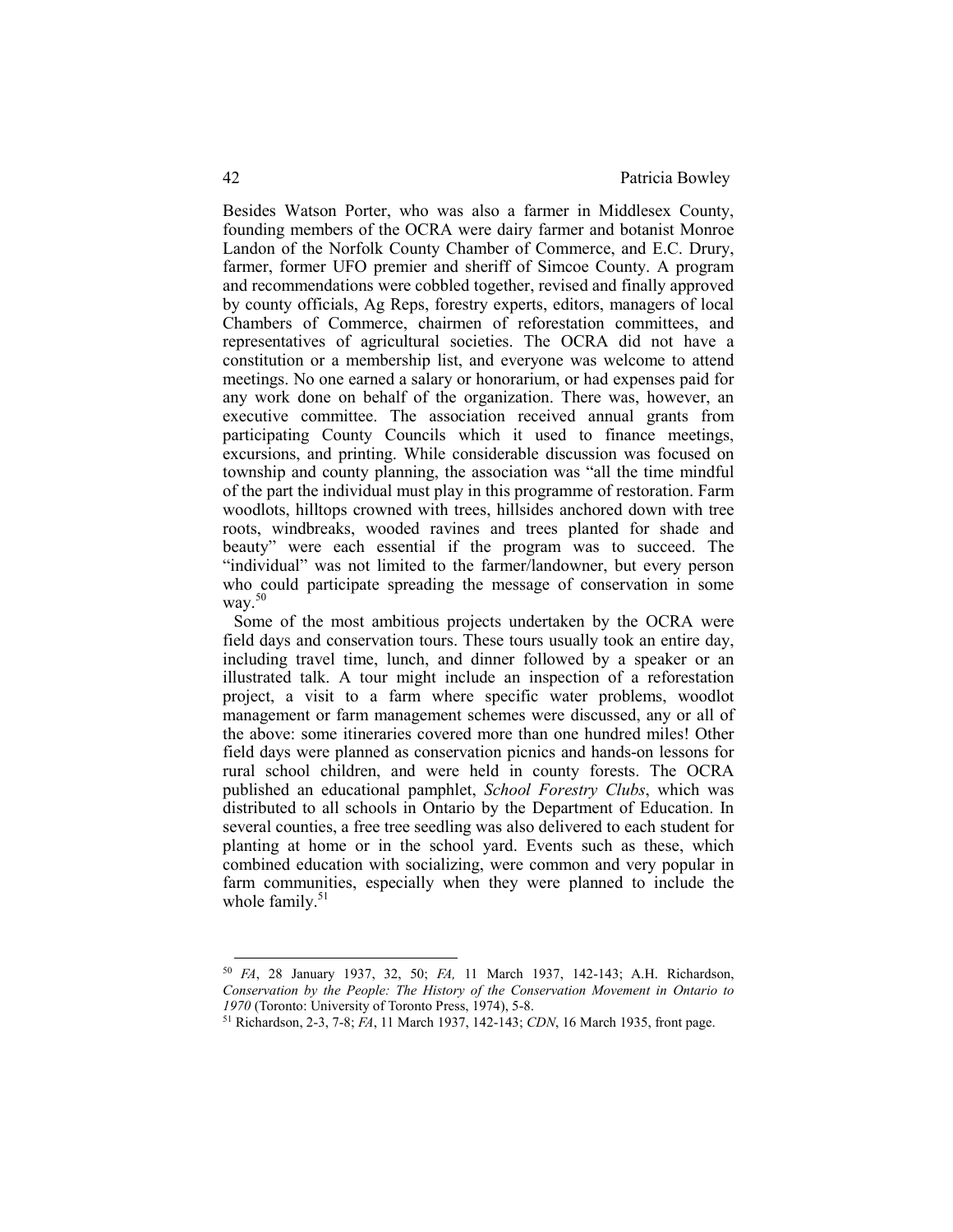The OCRA was imbued with a keen sense of public duty to the citizens of Ontario, but not just to save and restore forests as an end in itself. In April 1941, at the Guelph Conference, representatives of the OCRA and the FON jointly drafted a recommendation for the formation of a "Canadian conservation corps," a work force of returning soldiers. These men would be assigned to work on various projects sponsored by the OCRA, thereby alleviating the economic slump which was expected to occur when the war finally ended. In August 1941, a committee of the Guelph Conference met with the Canadian Committee on Reconstruction in Ottawa, where it was agreed that if an appropriate demonstration project could be identified and outlined by the OCRA, and a detailed survey of the area published as a special piece of conservation research for general application to Canada, the OCRA might then receive a grant to help cover costs associated with the study. The Ganaraska watershed was selected for the report, and A.H. Richardson released *A Report on the Ganaraska Watershed* in 1944. The project as he envisioned it was to last for two years, and employ 600 men at improving woodlots, planting trees, buttressing and rebuilding eroded lands, constructing dams, organizing public recreational centres and "improving farmlands." Because post-war unemployment never materialized as a major social problem, the Ganaraska plan was never implemented.<sup>52</sup>

Nevertheless Richardson, who was by then an executive of the OCRA and director of the Conservation Branch in the new provincial Department of Planning and Development, concluded that conservation on public lands in Ontario had been revitalized by the enthusiastic acceptance by both provincial and federal governments of the concept of water resource management. This new direction – water management – was embraced by the OCRA and led to the passage of the Conservation Authorities Act in 1946, and the subsequent formation of rivershed conservation commissions and authorities. The objectives of the Act were the protection of wildlife populations, the creation of opportunities for recreation on water and on land, and the restoration of arable farmland by reducing flooding and erosion. Conservation Authorities were established to administer the integrated strategies necessary for year-round water flow control. Construction of dams and reservoirs proceeded in many counties by the early 1950s to first of all protect urban centres from floods, and also to ensure adequate minimum flows throughout the entire year. In many counties, prime farmland was inundated and family farms were lost

<sup>52</sup>Richardson, 9-18; John Bacher, *Two Billion Trees and Counting: The Legacy of Edmund Zavitz* (Toronto: Natural Heritage Books, 2011), 190-191.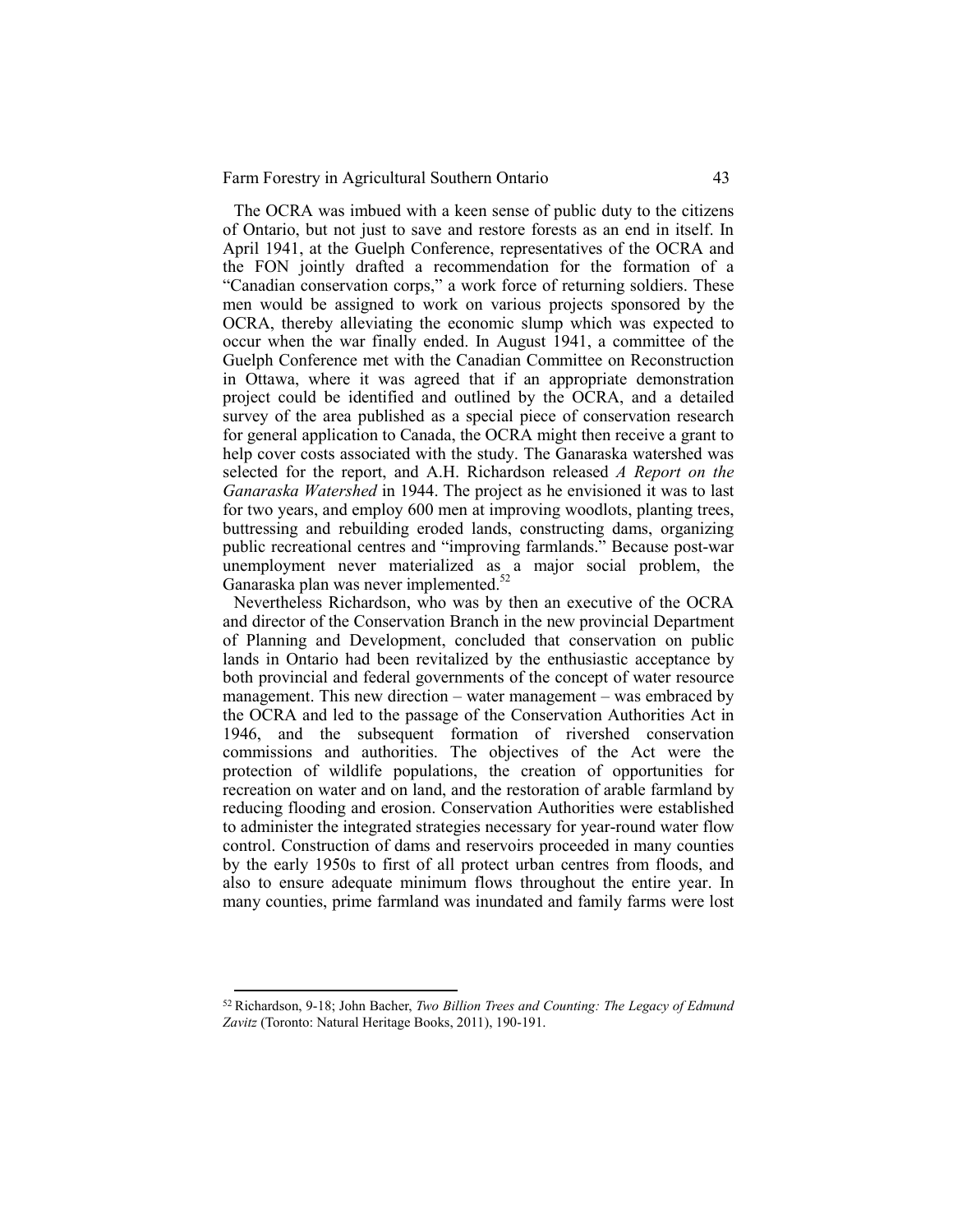to the bottoms of artificial lakes when water courses were diverted and dammed.<sup>53</sup>

As citizens of the province, farmers and farm families had every right to enjoy the amenities provided by these public resources, but their private properties demanded their attention. Farm families made a living from the land: their homes and workplaces were one and the same, and business and affective matters were not easily separated. The crises of the 1920s and Dirty Thirties made it clear to Ontario farmers that self-organization and applied scientific agriculture were the most solid bases on which to model efficient and productive land management. In 1935, when negotiations to phase out the Ag Union and the OFCSGA and form the OCIA were in full swing, Ag Union President Douglas Hart of Woodstock summarized this philosophy of individual farmers and farm families functioning as part of a rural community:

No matter how sound these experimental results [from OAC and other experts] may be, unless we can work them out on our farms with the money and labor available and in face of the weather and all the pests we have to fight, they are not satisfactory for us.  $\dots$  Later these have to be tested on your farm and mine.

To this end, farmers formed the Ontario Crop Improvement Association (OCIA) in 1938.

## **Ontario Crop Improvement Association**

Professor W.J. Squirrell, long-time Secretary and Treasurer of the Ag Union, who assisted and then replaced C.A. Zavitz in the Department of Field Husbandry, provided administrative continuity and philosophical and material support for the Ag Union until the summer of 1936, when he was killed in an automobile accident. Whereas Squirrell had spent his entire career at OAC, his successor, Dr. G.P. McRostie, had a PhD from Cornell University and job experience as Head of the Field Husbandry Departments at both Macdonald College at Montreal and the University of Manitoba and as Dominion Agrostologist.

The new Professor of Field Husbandry used his authority and control of OAC resources to reroute research and experiment on a course of careful experimental design and rigorous replication. At the annual meeting of the Ag Union in 1937, he suggested that more accurate experimental information could be obtained if tests were conducted in duplicate or even triplicate, a dedication of time and space that would be very difficult, if not impossible, for many co-operative members to pledge. One-off trials on farms spread randomly throughout the province were typical of Ag

<sup>53</sup> For a discussion of the establishment of Conservation Authorities in Ontario, see Richardson, especially 29-102.

<sup>54</sup> *Ag Union Annual Report*, 1935, 7.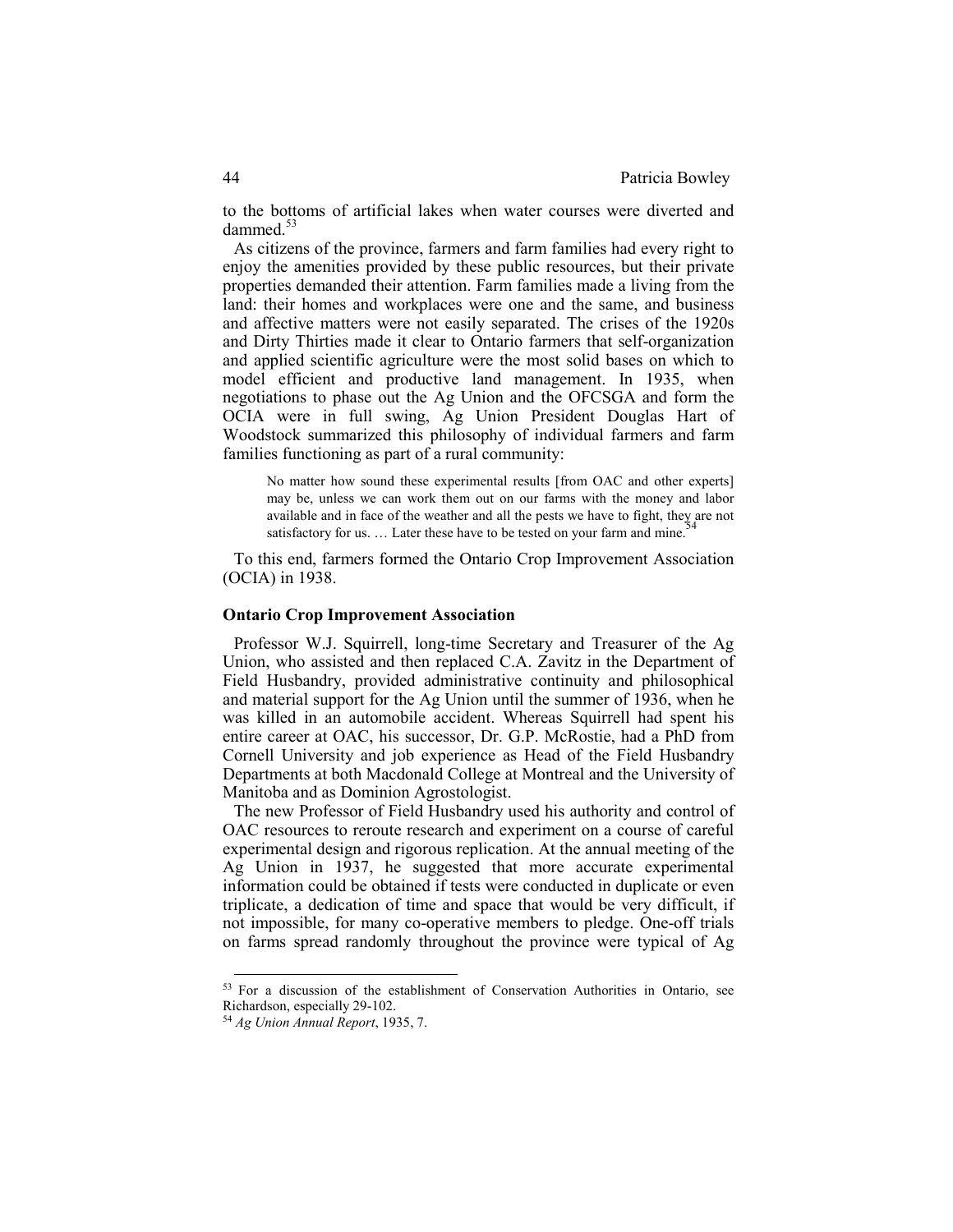Union experiments; McRostie sub-divided the province into areas with reasonably similar growth conditions to facilitate recommendations for regionally adapted varieties. The following year, he outlined the new experimental regime he had put in place at OAC: continuation of the usual small observational plots employed by the Ag Union, which had "in the past been productive of much information concerning the suitability of varieties for widely scattered districts", and three new designs, each of which stressed replication and accuracy.<sup>55</sup> As Professor of Field Husbandry at OAC, he set a new course for research and experiment that was based on the separation of science and production.

McRostie retained the position of Secretary-Treasurer of the Ag Union, but he transferred his professional support to the OCIA. Its first annual meeting was held in Toronto in 1939, whereas Ag Union annual meetings had always been held at OAC at Guelph, a very social event with the feel of a homecoming. McRostie was appointed to a Project Approval Committee for allocating funding support from the Department of Agriculture to county branches for projects and prize monies. OCIA members were discouraged from engaging in independent experiments on their farms by a formal resolution "that all "fact finding experiments" shall be undertaken by Agricultural Research Institutions and that CCIAs confine their projects to demonstrations based on the findings of these institutions."<sup>56</sup> This proposal was introduced by farmer Alex M. Stewart and supported by the membership. The primary activity of the OCIA and county branches became the promotion of clean seed at seed fairs and displays, where members displayed and sold grain, clover and grass seed and seed potatoes. The main source of income for the OCIA, aside from an annual government grant (from \$200 to \$300 in the first few years) was membership dues and banquet receipts.

Like the Ag Union (which had also been subsidized by the provincial Department of Agriculture to cover the costs of field experiments), the OCIA was an organization for farmers interested in improving. Unlike the Ag Union, the OCIA was open to all farmers, not just OAC alumni. By 1939, when the Ag Union celebrated its  $60<sup>th</sup>$  anniversary, many members were retired and unable to participate actively in co-operative experiments or even to travel to the annual meeting.<sup>57</sup> Short Courses, usually held at OAC in the winter when residence space was available and mixed farmers had no field work, were very popular. They introduced scientific agriculture to farmers who would not otherwise attend OAC. In 1939, several hundred persons attended the Ag Union banquet, including many

<sup>55</sup> Ibid; *OAC Review* 50, 4 (January 1938), 207-208.

<sup>56</sup> *Annual Report of the Ontario Crop Improvement Associations* (hereafter *OCIA Annual Report*), 1940, 32-33; *OCIA Annual Report,* 1942, 27; *OCIA Annual Report,* 1943, 46-47. <sup>57</sup> *OAC Review* 50, 4 (January 1938), 230, 232; *OAC, Review* 51, 4 (January 1939), 243- 245.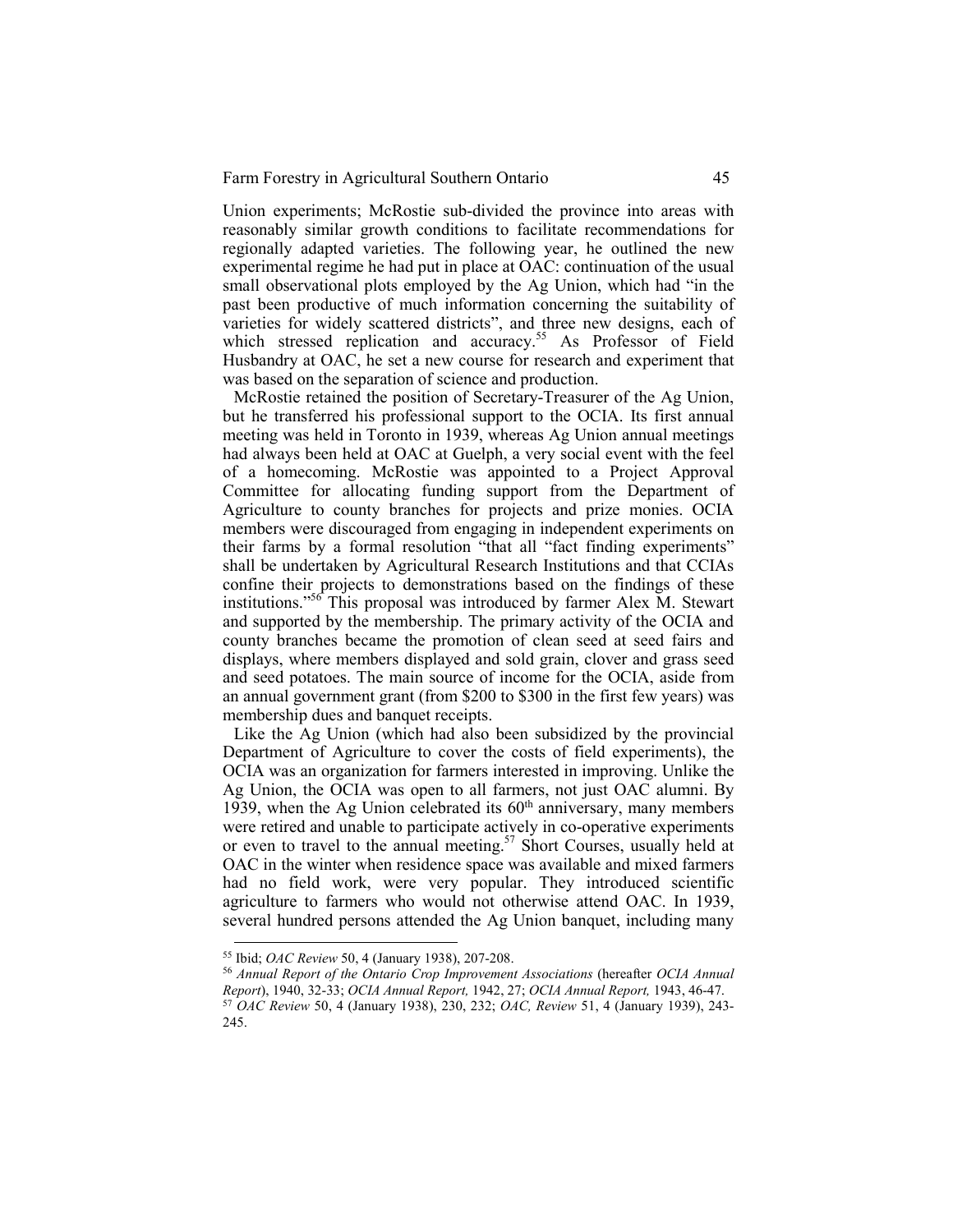farmers enrolled in Short Courses running on campus over the Christmas break. These students were encouraged to join the OCIA, as were all regular students. It was a popular alternative to the Ag Union, whose membership subsequently diminished among young and active farmers.

This was the beginning of what may seem to be a paradox: after 40 years, individual farmers were excluded from participating in co-operative experiments. In fact, new farmer organizations such as the OCIA and commodity marketing groups interacted with scientists and politicians, but separately, as professional groups with special interests and areas of expertise in scientific agriculture. Scientists interpreted theory to investigate general regional problems, while farmers applied scientific principles derived from research and experiment to manage unique farm resources and cultivate crops and livestock in environmentally diverse regions of agricultural Ontario.

The constitution of the new OCIA was set out in November 1938. Stewart was the last President of both the Ag Union and the OFCSGA and he served as the first President of the OCIA. In his inaugural address, he urged farmers to replenish the soil first and foremost to increase production. The essence of his speech was that farm management should be comprehensive, and that all the elements of a mixed farm (which was typical in Ontario at that time) – soil, water, crops, livestock, pests and weeds – should be managed in accordance with the best scientific information available from OAC. He acknowledged that after a farmer began a program of rehabilitation on seriously depleted soil it would take a long time to recover productivity and production. These last remarks were significant for two reasons. First of all, he brought farm deforestation to debate in a conference of farmers. Secondly, he articulated the primary reason that farmers were in business: production of food and feed to support a family. Most found it unthinkable that they should withdraw land (even marginal or waste land) from crop production or pasture to plant trees, especially when the Depression was just coming to an end. Under Stewart's guidance, they began to seriously search for methods of soil and water conservation that were more compatible with the principles of scientific farming, although not necessarily with scientific forestry.<sup>58</sup> The Ag Union published an *Annual Report* in 1940; that year, 110 replicated rod row tests were conducted through the County Crop Improvement Associations and the local Ag Reps. By 1942, 48 branches of the OCIA had been organized in all parts of the province.<sup>59</sup> By 1942, Ag Union annual reports ceased and the organization itself came to an end. At OAC, a Department of Soils was separated from the Department of Chemistry in 1945. Some of its earliest research was

<sup>58</sup> *Ag Union Annual Report,* 1937, 1-8.

<sup>59</sup> *OAC Annual Report,* 1940, 65; *OCIA Annual Report,* 1942, 25.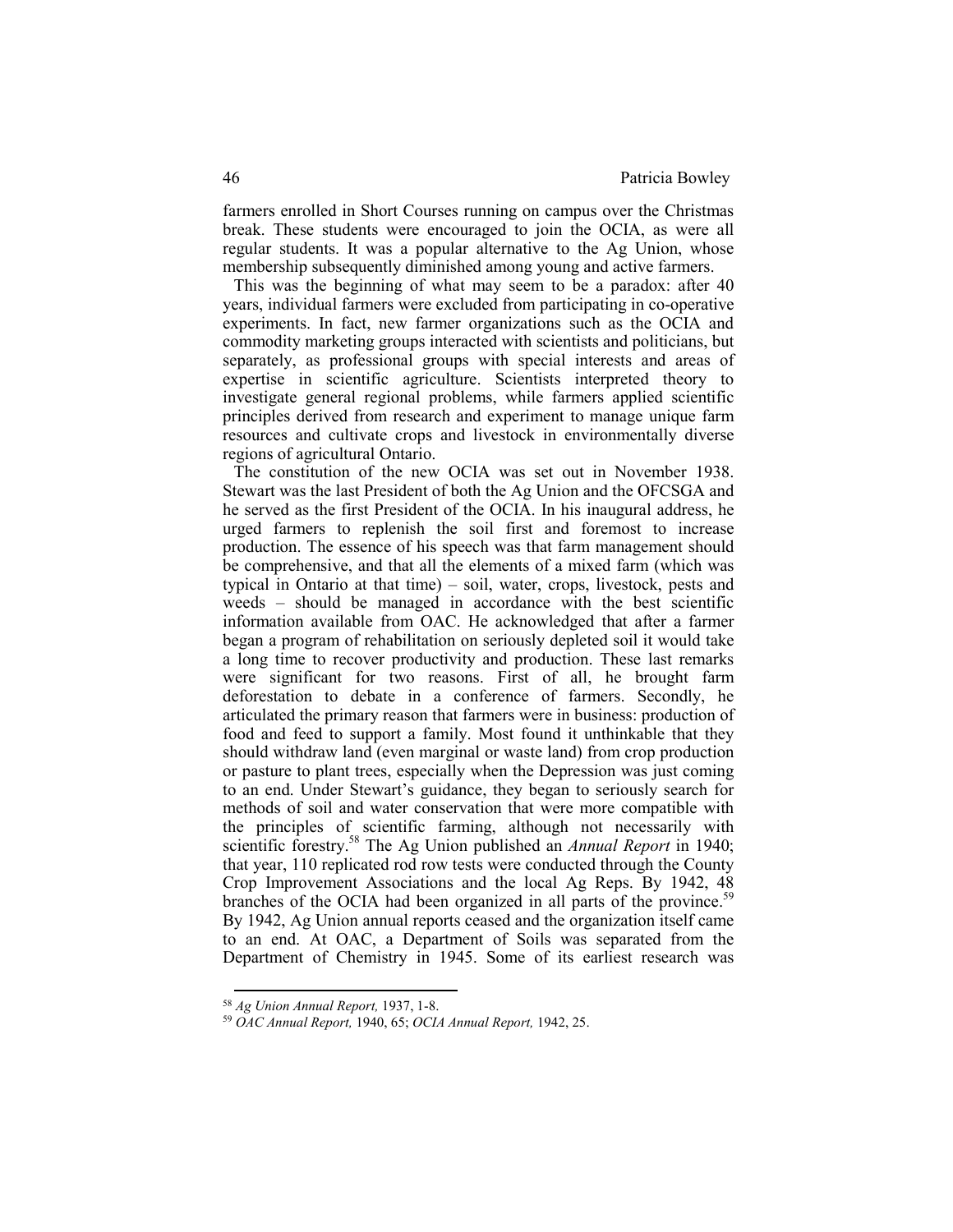inspired by Essex County farmers whose soils were compacted and unproductive after years of continuous row crops. Some farmers ran cooperative demonstration plots comparing different tillage and residue disposal techniques under study at OAC. OCIA members visited the campus. In 1952 the organization's name was changed to Ontario Soil and Crop Improvement Association (OSCIA), a move which reflected the growing awareness that water and soil management were inseparable in an agricultural ecosystem.<sup>60</sup> Collaboration improved the efficiency of both farmers and scientists.

The OCIA and OSCIA never abandoned the official concept of conservation of natural resources. They continued to emphasize conservation in the contexts of scientific agriculture, private land and individual effort, including the efforts of farm families, which were the social units of agricultural production and the agricultural economy. In 1949, the Ontario County Crop Improvement Association (OCCIA), the OCIA and the Ontario County Council jointly held a Conservation Day near Brooklin. Together, the community renovated a farm. In almost a single day, volunteers contour-ploughed a steeply sloping field and seeded it to wheat, tiled a low wet field to improve drainage, ploughed, worked and seeded another field with a good perennial pasture mix, removed old and broken fence rows, painted the barn, paved the barnyard, and erected an implement shed. They also painted the house and rebuilt the kitchen, landscaped the yard and erected forty rods of new wire fencing. Implement companies and manufacturers of agricultural equipment donated machinery for demonstration purposes. Experts from federal and provincial departments of agriculture supervised the work and explained it to volunteers and observers who were keenly interested. After the modifications and repairs were complete, and field improvements had time to take effect, the farm owner, Heber Down, reported significantly greater crop yields. The house was a more pleasant place to live and raise a family.<sup>61</sup> To landowners in attendance, Conservation Day was a demonstration of scientific management of the physical resources on private property to sustain the natural environment, to provide a decent living, and to maintain social and economic stability in rural Ontario.

### **Conclusion**

Private land ownership of individual plots, of a size that could be worked by a family for self-provisioning and marketing of any surplus, was the norm in agricultural southern Ontario to the middle of the twentieth century. Therefore, a farmer who owned land was recognized as the steward of that land, and free to manage all its physical resources as he

<sup>60</sup>*OAC Annual Report,* 1944, 58, 69; *OAC Annual Report,* 1945, 66.

<sup>61</sup> Martin, 20.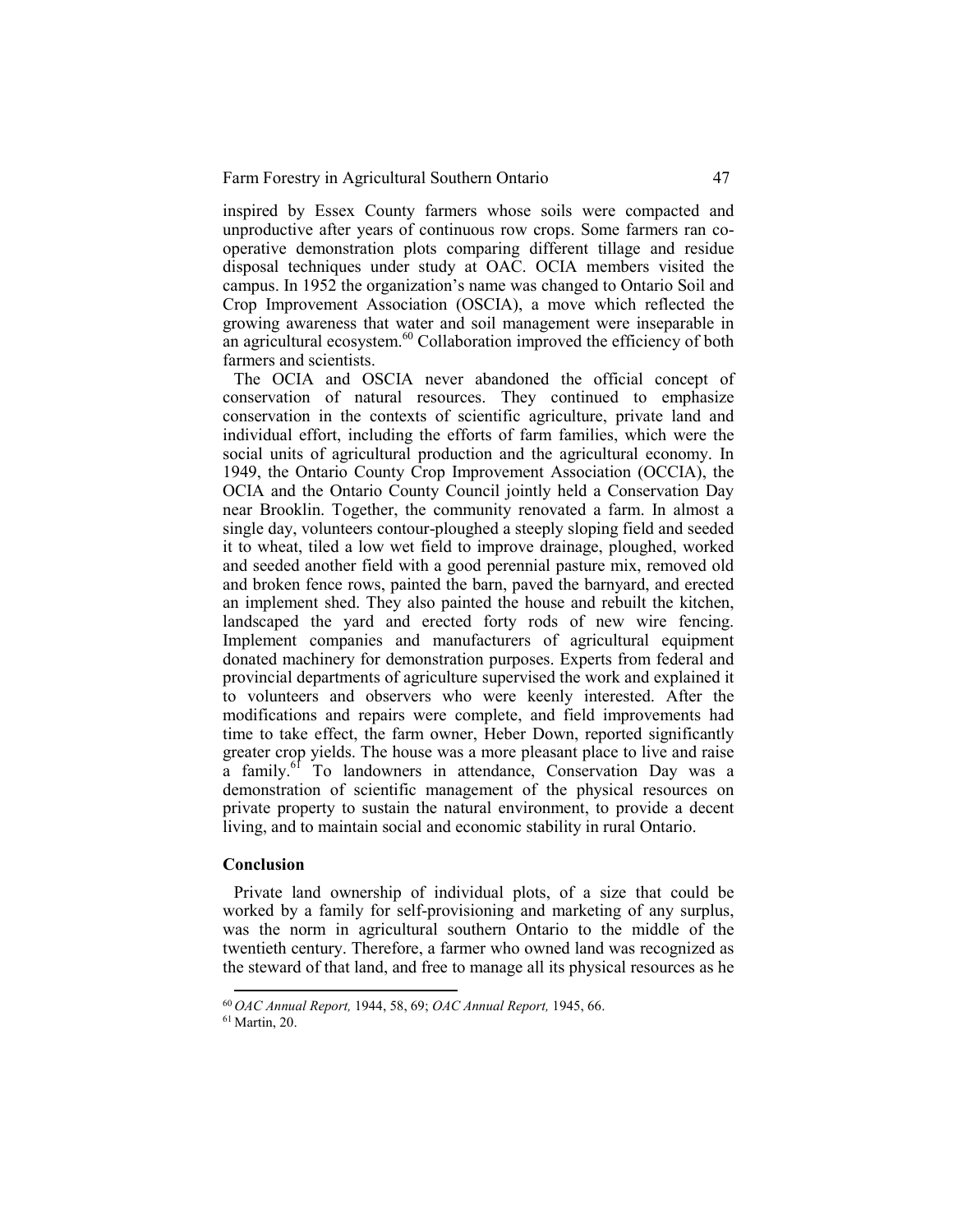deemed most economically and environmentally advantageous for the making and managing of a prosperous farm. These resources included field and forest cover, soil, surface waterways and ground water, and any other topographical features. Farm forestry has been the concern and responsibility of farmers on their private property. Notwithstanding government incentives to re-establish woodlots and reclaim wastelands to forest, and the rise of scientific forestry, many farmers gave little time or effort to reforestation.

It was understood by the late 1920s that the indiscriminate cutting of trees that had been going on for almost a century had inflicted grave damage to the environment. Farmers, who were committed to maximizing yields of mostly annual crops (grains, row crops and roots for feed and food), finally accepted that natural resource conservation was their best course of action for turning the damage around and restoring productivity. While many families abandoned their properties and headed for new plots on the west coast of Ontario or in western Canada, others stayed. By organizing themselves as the Ontario Crop Improvement Association, which evolved to the Ontario Soil and Crop Improvement Association, they committed to the comprehensive management of natural resources in the agricultural regions of southern Ontario. As communal owners of Ontario agricultural ecosystem, they worked to reclaim and rejuvenate it.

Through the period analysed in this essay and continuing to the present, farmers and farm groups and other individuals and groups with an interest in rural Ontario have responded with different philosophical and practical points of view about the value of natural resources and conservation management on farms. The historical progress of rural deforestation and reforestation is proof of that. These points of view continue to be controversial. For example, the move to specialization in a single crop or commodity, like hog farmers who only raise hogs, and grow or purchase feed produced at one location but dispose of manure at a different location, exacerbates the problems which arise when the southern Ontario ecosystem is ignored. The traditionally closed cycle of nutrient flow is broken. Conservation management of soil, water and other related resources is not successful, and this affects other farmlands and bodies of water. The recreational value of neighbouring land and water is spoiled. $62$ Without knowledge of the history behind the problem, producers and consumers who claim ownership of the resource and responsibility for its stewardship cannot implement a satisfactory solution.

 $62$  Ongoing problems with ground water and surface water contamination from hog manure in Bruce County are just one contemporary example of this issue. See for example "Grey and Bruce Groundwater Study. Final Report," Waterloo Hydrogeologic Inc, WHI Project # 3020337, July 2003. See: http://www.grey.ca/media/files/Final\_Report.pdf, accessed 12 April 2014.